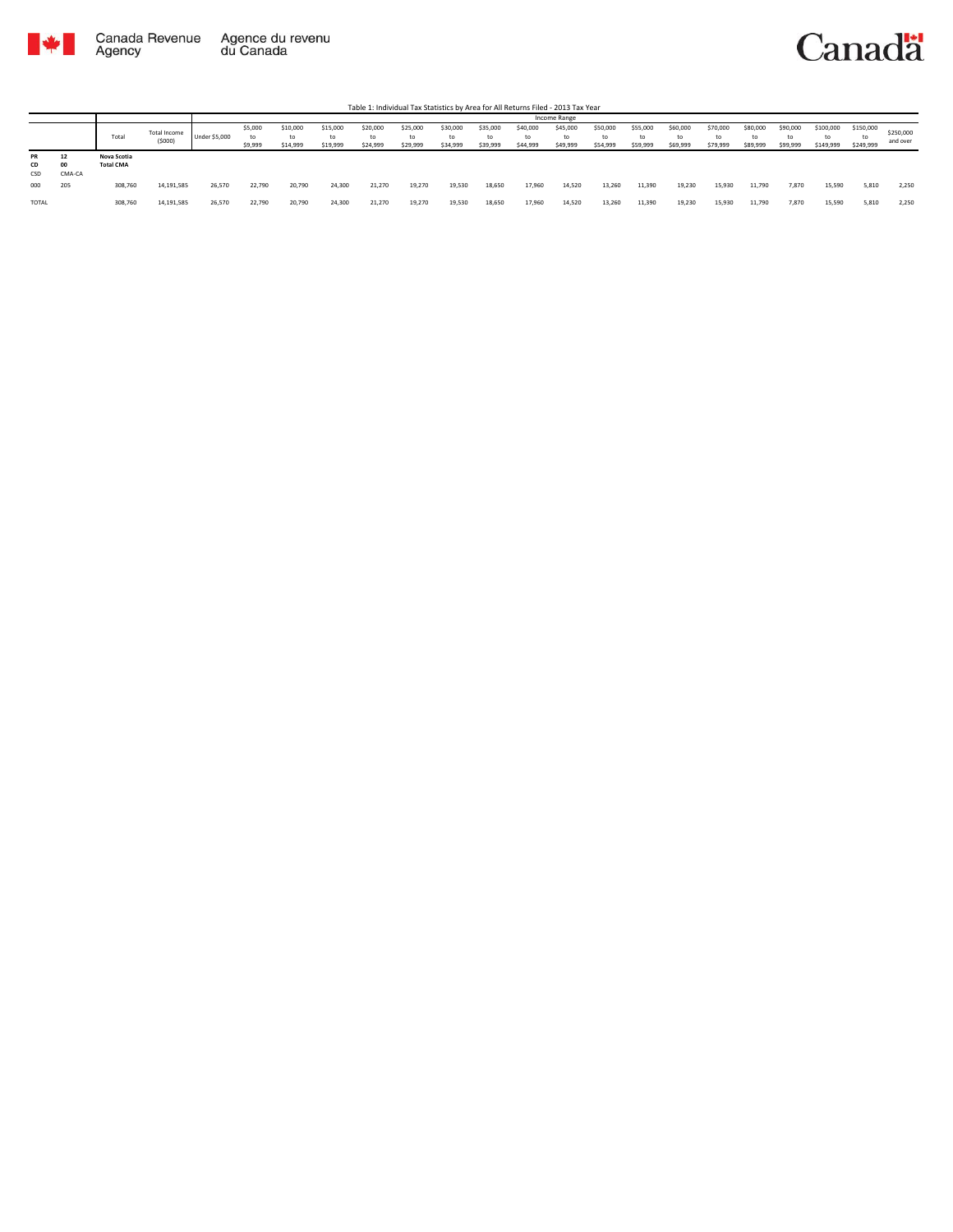

|                 |                    |                                |                        |               |                    |                            |                            |                            |                            |                            |                            |                            | <b>Income Range</b>        |                            |                            |                            |                            |                            |                            |                        |                              |                       |
|-----------------|--------------------|--------------------------------|------------------------|---------------|--------------------|----------------------------|----------------------------|----------------------------|----------------------------|----------------------------|----------------------------|----------------------------|----------------------------|----------------------------|----------------------------|----------------------------|----------------------------|----------------------------|----------------------------|------------------------|------------------------------|-----------------------|
|                 |                    | Total                          | Total Income<br>(5000) | Under \$5,000 | \$5,000<br>\$9,999 | \$10,000<br>to<br>\$14,999 | \$15,000<br>to<br>\$19,999 | \$20,000<br>to<br>\$24,999 | \$25,000<br>to<br>\$29,999 | \$30,000<br>to<br>\$34,999 | \$35,000<br>to<br>\$39,999 | \$40,000<br>to<br>\$44,999 | \$45,000<br>to<br>\$49,999 | \$50,000<br>to<br>\$54,999 | \$55,000<br>to<br>\$59,999 | \$60,000<br>to<br>\$69,999 | \$70,000<br>to<br>\$79,999 | \$80,000<br>to<br>\$89,999 | \$90,000<br>to<br>\$99,999 | \$100,000<br>\$149,999 | \$150,000<br>to<br>\$249,999 | \$250,000<br>and over |
| PR<br>CD<br>CSD | 12<br>00<br>CMA-CA | Nova Scotia<br><b>Total CA</b> |                        |               |                    |                            |                            |                            |                            |                            |                            |                            |                            |                            |                            |                            |                            |                            |                            |                        |                              |                       |
| 000             | 210                | 21,030                         | 763,759                | 1,760         | 1,810              | 1,820                      | 2,400                      | 1,960                      | 1,600                      | 1,530                      | 1,350                      | 1,150                      | 840                        | 750                        | 600                        | 1,010                      | 810                        | 500                        | 310                        | 550                    | 220                          | 80                    |
| 000             | 215                | 36,750                         | 1,335,881              | 3.410         | 3.060              | 3.090                      | 4,060                      | 3.290                      | 2.660                      | 2,620                      | 2,370                      | 2,080                      | 1,630                      | 1.390                      | 1,150                      | 1.690                      | 1,390                      | 920                        | 540                        | 950                    | 340                          | 120                   |
| 000             | 220                | 28,770                         | 1,086,869              | 2,610         | 2.450              | 2,360                      | 3,330                      | 2.650                      | 2,130                      | 1,970                      | 1.820                      | 1,570                      | 1,270                      | 980                        | 890                        | 1.340                      | 1,030                      | 650                        | 430                        | 870                    | 300                          | 140                   |
| 000             | 225                | 83,380                         | 2,910,356              | 8,000         | 8.470              | 6,670                      | 9,550                      | 8.140                      | 6.380                      | 5,670                      | 4.930                      | 4.210                      | 3,140                      | 2.720                      | 2,320                      | 3,560                      | 2,870                      | 2,010                      | 1,260                      | 2.490                  | 790                          | 210                   |
| <b>TOTAL</b>    |                    | 169,930                        | 6,096,864              | 15,780        | 15,790             | 13,930                     | 19,330                     | 16,030                     | 12,770                     | 11,790                     | 10,480                     | 9,000                      | 6,880                      | 5.840                      | 4,950                      | 7.610                      | 6.100                      | 4.070                      | 2,530                      | 4.860                  | 1.640                        | 540                   |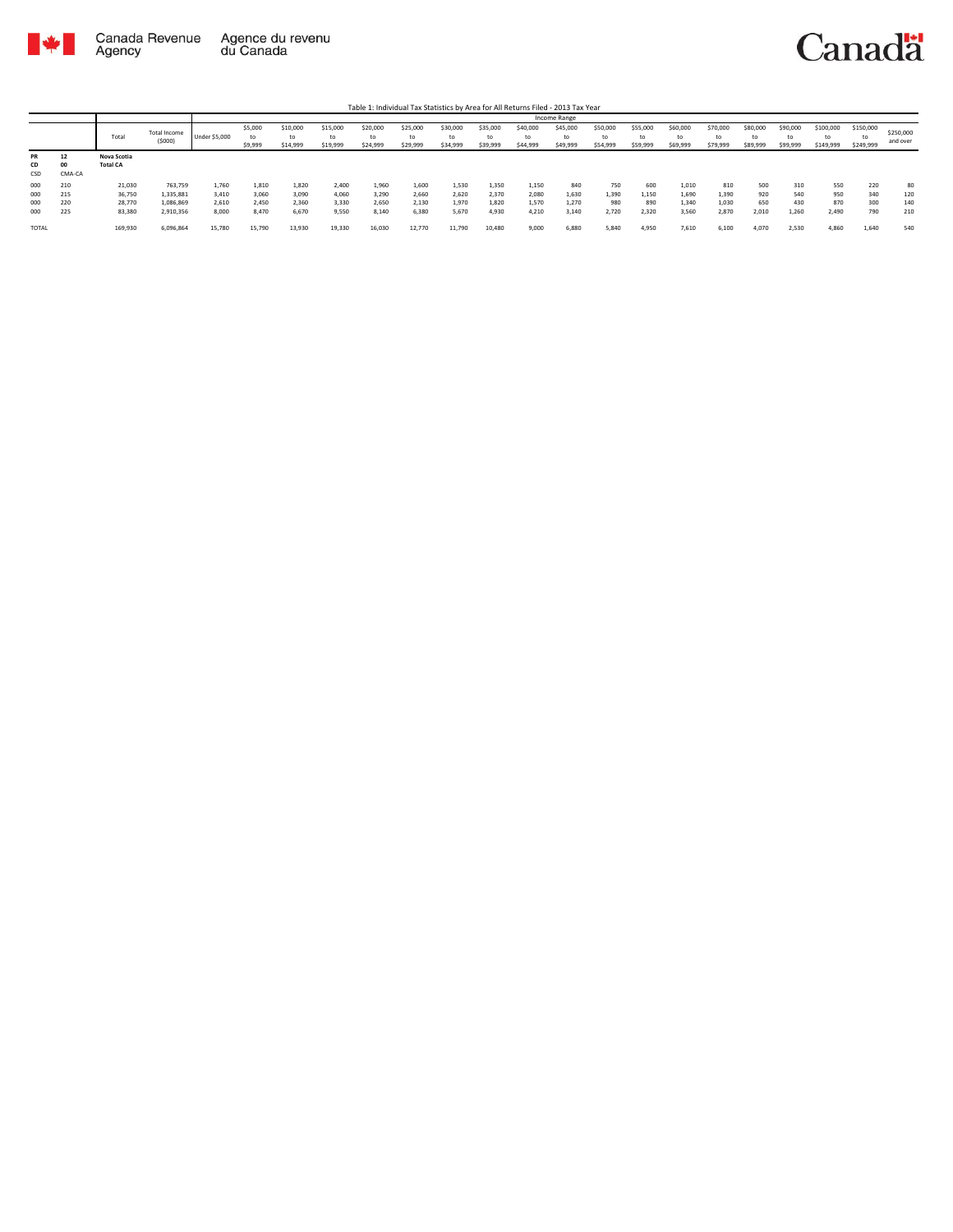

|           |        |             |              |                      |               |                |                |                |                |          |                |                | Income Range |                |                |                |                |          |                |                       |                 |           |
|-----------|--------|-------------|--------------|----------------------|---------------|----------------|----------------|----------------|----------------|----------|----------------|----------------|--------------|----------------|----------------|----------------|----------------|----------|----------------|-----------------------|-----------------|-----------|
|           |        | Total       | Total Income | <b>Under \$5,000</b> | \$5,000<br>to | \$10,000<br>to | \$15,000<br>to | \$20,000<br>to | \$25,000<br>to | \$30,000 | \$35,000<br>to | \$40,000<br>tc | \$45,000     | \$50,000<br>to | \$55,000<br>to | \$60,000<br>to | \$70,000<br>to | \$80,000 | \$90,000<br>to | \$100,000<br>to       | \$150,000<br>to | \$250,000 |
|           |        |             | (5000)       |                      | \$9,999       | \$14,999       | \$19,999       | \$24,999       | \$29,999       | \$34,999 | \$39,999       | \$44,999       | \$49,999     | \$54,999       | \$59,999       | \$69,999       | \$79,999       | \$89,999 | \$99,999       | \$149,999             | \$249,999       | and over  |
| <b>PR</b> | 12     | Nova Scotia |              |                      |               |                |                |                |                |          |                |                |              |                |                |                |                |          |                |                       |                 |           |
| CD        | 01     | Shelburne   |              |                      |               |                |                |                |                |          |                |                |              |                |                |                |                |          |                |                       |                 |           |
| CSD       | CMA-CA |             |              |                      |               |                |                |                |                |          |                |                |              |                |                |                |                |          |                |                       |                 |           |
| 001       | 998    | 5,850       | 187,790      | 520                  | 470           | 580            | 860            | 500            | 410            | 440      | 380            | 320            | 280          | 240            | 160            | 250            | 160            | 110      | 40             | 110                   | 20              |           |
| 004       | 998    | 700         | 23,399       | 70                   | 60            | 50             | 110            | 70             | 60             | 50       | 40             | 30             | 30           | 30             | 20             | 30             | 20             | 10       |                | $\sim$<br>ZU.         |                 |           |
| 006       | 998    | 3,740       | 118,974      | 320                  | 320           | 330            | 570            | 400            | 290            | 270      | 240            | 190            | 150          | 140            | 100            | 130            | 110            | 60       | 60             | 50 <sub>0</sub><br>3U | 20              | 10        |
| 008       | 998    | 1,380       | 45,573       | 110                  | 140           | 140            | 190            | 110            | 110            | 100      | 90             | 70             | 50           | 50             | 40             | 60             | 40             | 20       | 20             | 30                    |                 |           |
| 009       | 998    | 490         | 14.285       | 40                   | 40            | 50             | 80             | 60             | 50             | 40       | 30             | 10             | 20           | 10             | 10             | 20             |                |          |                | 10                    |                 |           |
|           |        |             |              |                      |               |                |                |                |                |          |                |                |              |                |                |                |                |          |                |                       |                 |           |
| TOTAL     |        | 12,150      | 390,022      | 1,060                | 1,020         | 1,150          | 1,810          | 1,130          | 920            | 890      | 780            | 620            | 520          | 460            | 330            | 480            | 330            | 200      | 130            | 220                   | 60              | 30        |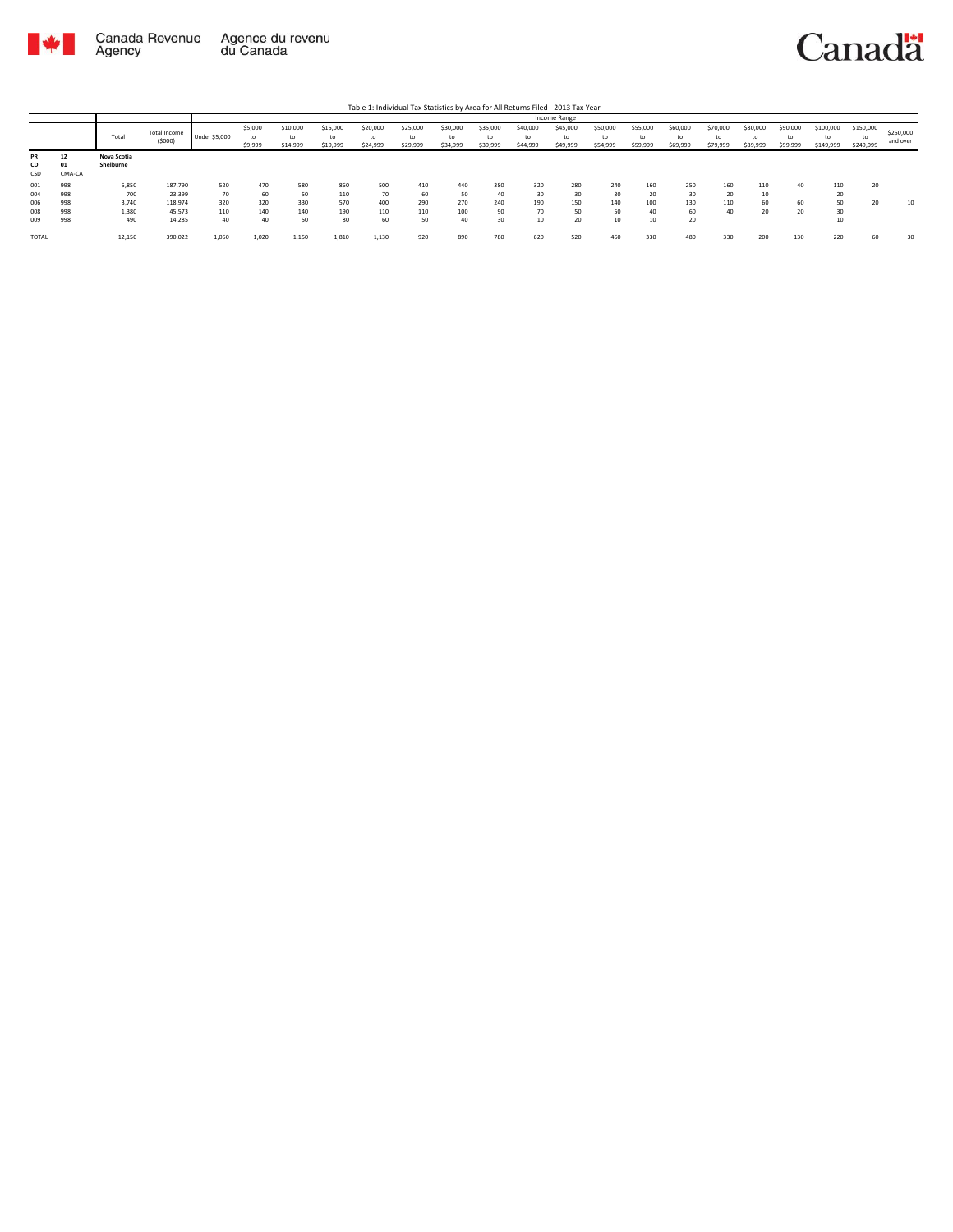

|                        |                    |                         |                        |               |                    |                            |                            |                            |                            |                            |                            |                            | Income Range               |                            |                            |                            |                            |                            |                            |                        |                              |                       |
|------------------------|--------------------|-------------------------|------------------------|---------------|--------------------|----------------------------|----------------------------|----------------------------|----------------------------|----------------------------|----------------------------|----------------------------|----------------------------|----------------------------|----------------------------|----------------------------|----------------------------|----------------------------|----------------------------|------------------------|------------------------------|-----------------------|
|                        |                    | Total                   | Total Income<br>(5000) | Under \$5,000 | \$5,000<br>\$9,999 | \$10,000<br>to<br>\$14,999 | \$15,000<br>to<br>\$19,999 | \$20,000<br>to<br>\$24,999 | \$25,000<br>to<br>\$29,999 | \$30,000<br>to<br>\$34,999 | \$35,000<br>to<br>\$39,999 | \$40,000<br>to<br>\$44,999 | \$45,000<br>to<br>\$49,999 | \$50,000<br>to<br>\$54,999 | \$55,000<br>to<br>\$59,999 | \$60,000<br>to<br>\$69,999 | \$70,000<br>to<br>\$79,999 | \$80,000<br>to<br>\$89,999 | \$90,000<br>to<br>\$99,999 | \$100,000<br>\$149,999 | \$150,000<br>to<br>\$249,999 | \$250,000<br>and over |
| <b>PR</b><br>CD<br>CSD | 12<br>02<br>CMA-CA | Nova Scotia<br>Yarmouth |                        |               |                    |                            |                            |                            |                            |                            |                            |                            |                            |                            |                            |                            |                            |                            |                            |                        |                              |                       |
| 001                    | 998                | 6,800                   | 234,238                | 530           | 490                | 560                        | 930                        | 620                        | 480                        | 500                        | 460                        | 420                        | 330                        | 270                        | 240                        | 330                        | 260                        | 140                        | 90                         | 130                    | 20                           | 10                    |
| 004                    | 998                | 8,100                   | 275,084                | 690           | 610                | 740                        | 1,040                      | 750                        | 670                        | 620                        | 550                        | 460                        | 350                        | 290                        | 200                        | 340                        | 270                        | 160                        | 90                         | 180                    | 60                           | 10                    |
| 006                    | 998                | 5,550                   | 172,470                | 540           | 670                | 530                        | 910                        | 580                        | 390                        | 340                        | 280                        | 210                        | 180                        | 130                        | 120                        | 180                        | 130                        | 100                        | 70                         | 130                    | 50                           | 20                    |
| 040                    | 999                | 100                     | 2,015                  | 30            |                    | 10                         | 10                         |                            |                            |                            |                            |                            |                            |                            |                            |                            |                            |                            |                            |                        |                              |                       |
| TOTAL                  |                    | 20,550                  | 683,808                | 1,790         | 1,790              | 1,840                      | 2,900                      | 1,950                      | 1,550                      | 1,460                      | 1,290                      | 1,090                      | 860                        | 690                        | 560                        | 850                        | 670                        | 410                        | 260                        | 430                    | 140                          | 40                    |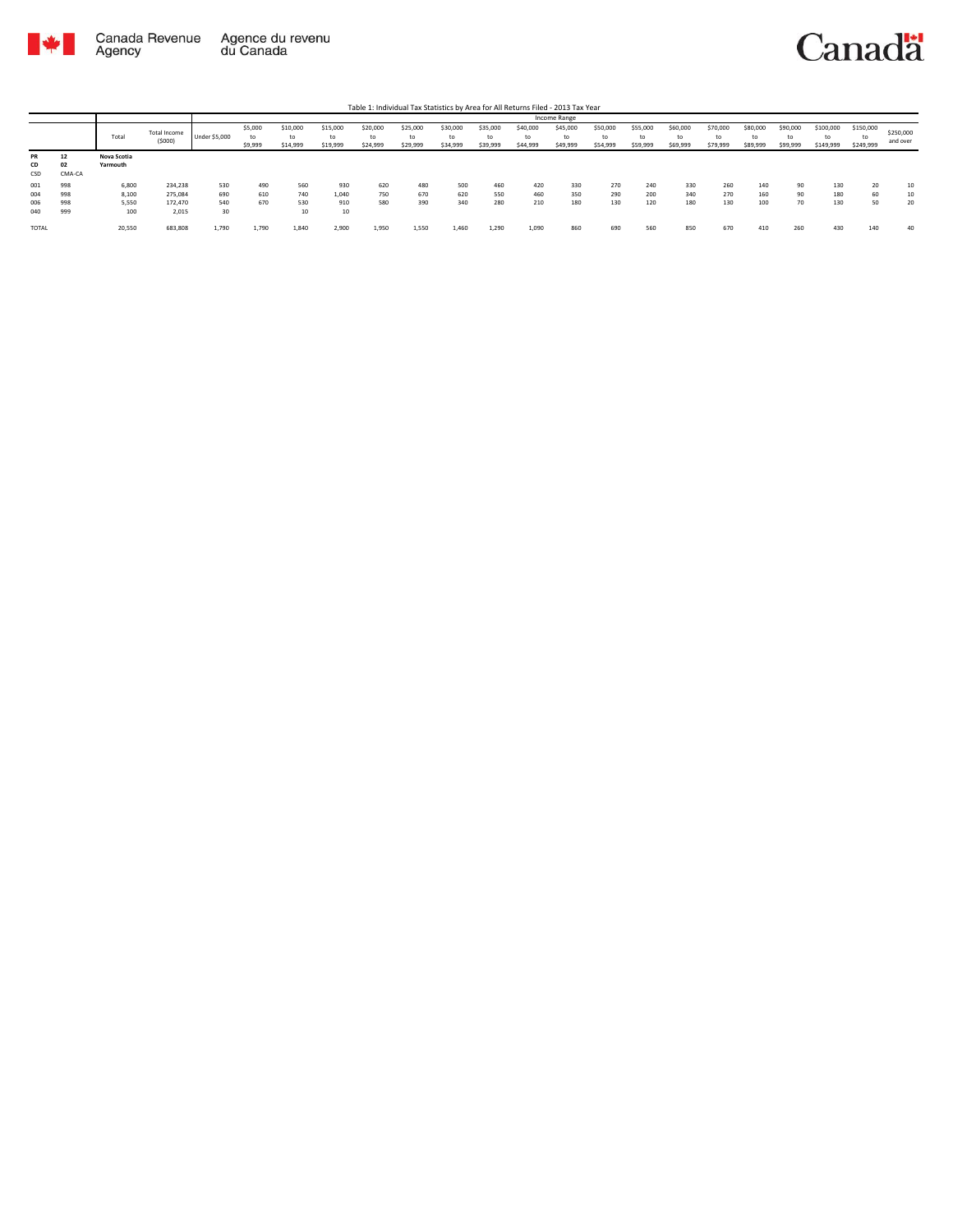

|                          |                          |                               |                                       |                         |                          |                            |                            |                            |                            |                            |                            |                              | Income Range               |                            |                            |                            |                            |                            |                            |                        |                              |                       |
|--------------------------|--------------------------|-------------------------------|---------------------------------------|-------------------------|--------------------------|----------------------------|----------------------------|----------------------------|----------------------------|----------------------------|----------------------------|------------------------------|----------------------------|----------------------------|----------------------------|----------------------------|----------------------------|----------------------------|----------------------------|------------------------|------------------------------|-----------------------|
|                          |                          | Total                         | Total Income<br>(5000)                | Under \$5,000           | \$5,000<br>to<br>\$9,999 | \$10,000<br>to<br>\$14,999 | \$15,000<br>to<br>\$19,999 | \$20,000<br>to<br>\$24,999 | \$25,000<br>to<br>\$29,999 | \$30,000<br>to<br>\$34,999 | \$35,000<br>to<br>\$39,999 | \$40,000<br>to<br>\$44,999   | \$45,000<br>to<br>\$49,999 | \$50,000<br>to<br>\$54,999 | \$55,000<br>to<br>\$59,999 | \$60,000<br>to<br>\$69,999 | \$70,000<br>to<br>\$79,999 | \$80,000<br>to<br>\$89,999 | \$90,000<br>to<br>\$99,999 | \$100,000<br>\$149,999 | \$150,000<br>to<br>\$249,999 | \$250,000<br>and over |
| PR<br>CD<br>CSD          | 12<br>03<br>CMA-CA       | Nova Scotia<br>Digby          |                                       |                         |                          |                            |                            |                            |                            |                            |                            |                              |                            |                            |                            |                            |                            |                            |                            |                        |                              |                       |
| 001<br>004<br>006<br>009 | 998<br>998<br>998<br>999 | 7,180<br>6,070<br>1,830<br>80 | 236,914<br>181,099<br>60,654<br>1.709 | 480<br>560<br>160<br>10 | 600<br>600<br>190<br>10  | 680<br>620<br>180<br>10    | 1,130<br>950<br>310<br>10  | 740<br>660<br>200<br>10    | 590<br>530<br>140          | 490<br>470<br>130          | 490<br>330<br>110          | 390<br>290<br>0 <sup>n</sup> | 310<br>210<br>70           | 250<br>170<br>50           | 200<br>120<br>50           | 270<br>180<br>40           | 190<br>120<br>40           | 110<br>70<br>20            | 80<br>50<br>10             | 150<br>90<br>30        | 40<br>40                     | 20<br>20              |
| TOTAL                    |                          | 15,160                        | 480,376                               | 1,200                   | 1.410                    | 1,490                      | 2,400                      | 1,610                      | 1,260                      | 1,090                      | 930                        | 770                          | 590                        | 470                        | 370                        | 480                        | 360                        | 210                        | 140                        | 270                    | 80                           | 40                    |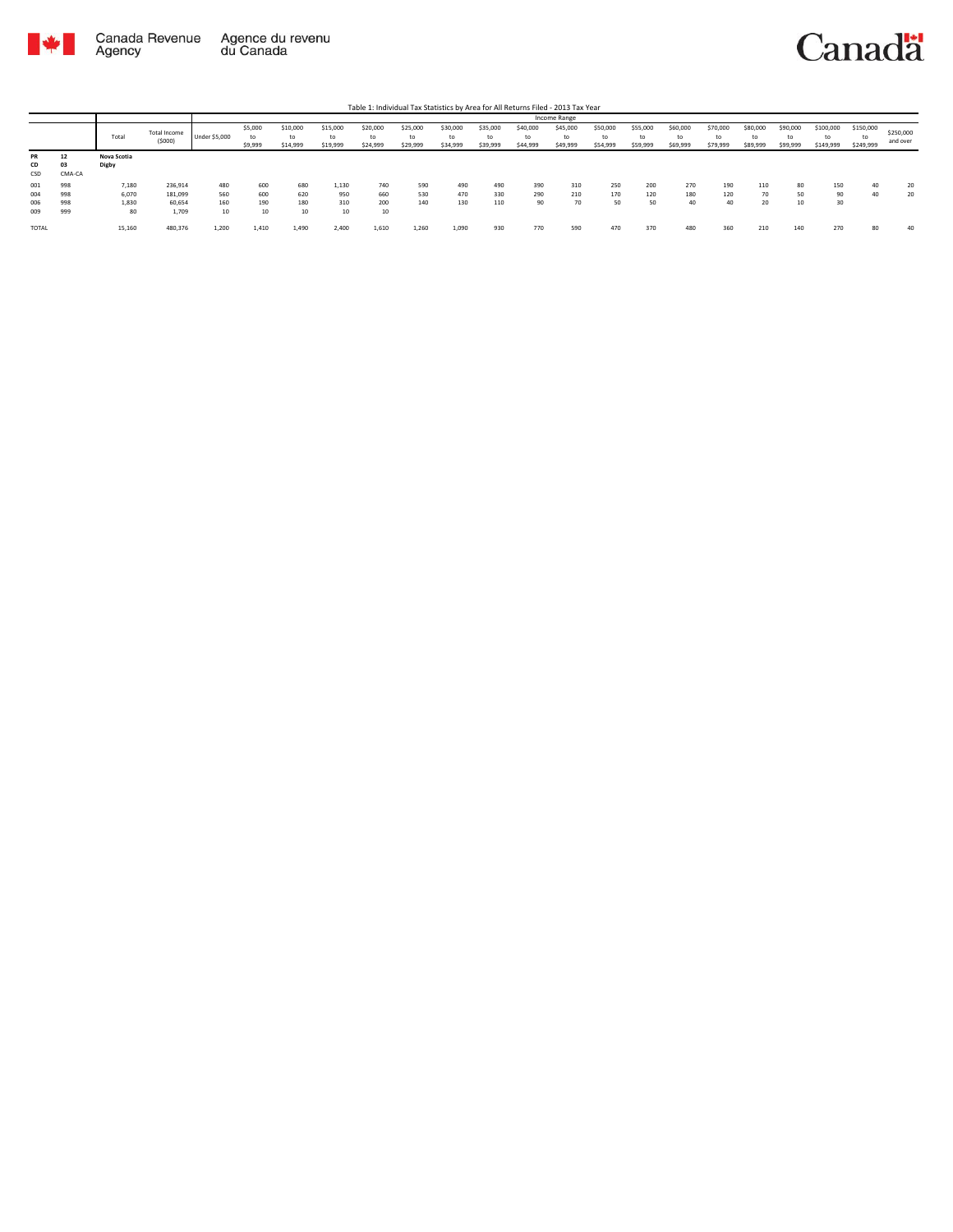

|                        |                    |                       |                        |                      |                          |                            |                            | Table 1: Individual Tax Statistics by Area for All Returns Filed - 2013 Tax Year |                            |                            |                            |                            |                            |                            |                            |                            |                            |                            |                            |                              |                        |                       |
|------------------------|--------------------|-----------------------|------------------------|----------------------|--------------------------|----------------------------|----------------------------|----------------------------------------------------------------------------------|----------------------------|----------------------------|----------------------------|----------------------------|----------------------------|----------------------------|----------------------------|----------------------------|----------------------------|----------------------------|----------------------------|------------------------------|------------------------|-----------------------|
|                        |                    |                       |                        |                      |                          |                            |                            |                                                                                  |                            |                            |                            |                            | Income Range               |                            |                            |                            |                            |                            |                            |                              |                        |                       |
|                        |                    | Total                 | Total Income<br>(5000) | <b>Under \$5,000</b> | \$5,000<br>to<br>\$9,999 | \$10,000<br>to<br>\$14,999 | \$15,000<br>to<br>\$19,999 | \$20,000<br>to<br>\$24,999                                                       | \$25,000<br>to<br>\$29,999 | \$30,000<br>to<br>\$34,999 | \$35,000<br>to<br>\$39,999 | \$40,000<br>to<br>\$44,999 | \$45,000<br>to<br>\$49,999 | \$50,000<br>to<br>\$54,999 | \$55,000<br>to<br>\$59,999 | \$60,000<br>to<br>\$69,999 | \$70,000<br>to<br>\$79,999 | \$80,000<br>to<br>\$89,999 | \$90,000<br>to<br>\$99,999 | \$100,000<br>to<br>\$149,999 | \$150,000<br>\$249,999 | \$250,000<br>and over |
| <b>PR</b><br>CD<br>CSD | 12<br>04<br>CMA-CA | Nova Scotia<br>Queens |                        |                      |                          |                            |                            |                                                                                  |                            |                            |                            |                            |                            |                            |                            |                            |                            |                            |                            |                              |                        |                       |
| 010<br>015             | 998<br>999         | 9.170<br>20           | 291,164<br>748         | 830                  | 880                      | 850                        | 1,320                      | 950                                                                              | 740                        | 680                        | 530                        | 510                        | 360                        | 260                        | 240                        | 320                        | 240                        | 120                        | 80                         | 170                          | 60                     | 20                    |
| <b>TOTAL</b>           |                    | 9,190                 | 291,913                | 830                  | 880                      | 850                        | 1,330                      | 950                                                                              | 740                        | 680                        | 540                        | 510                        | 360                        | 260                        | 240                        | 320                        | 240                        | 120                        | 80                         | 170                          | 60                     | 20                    |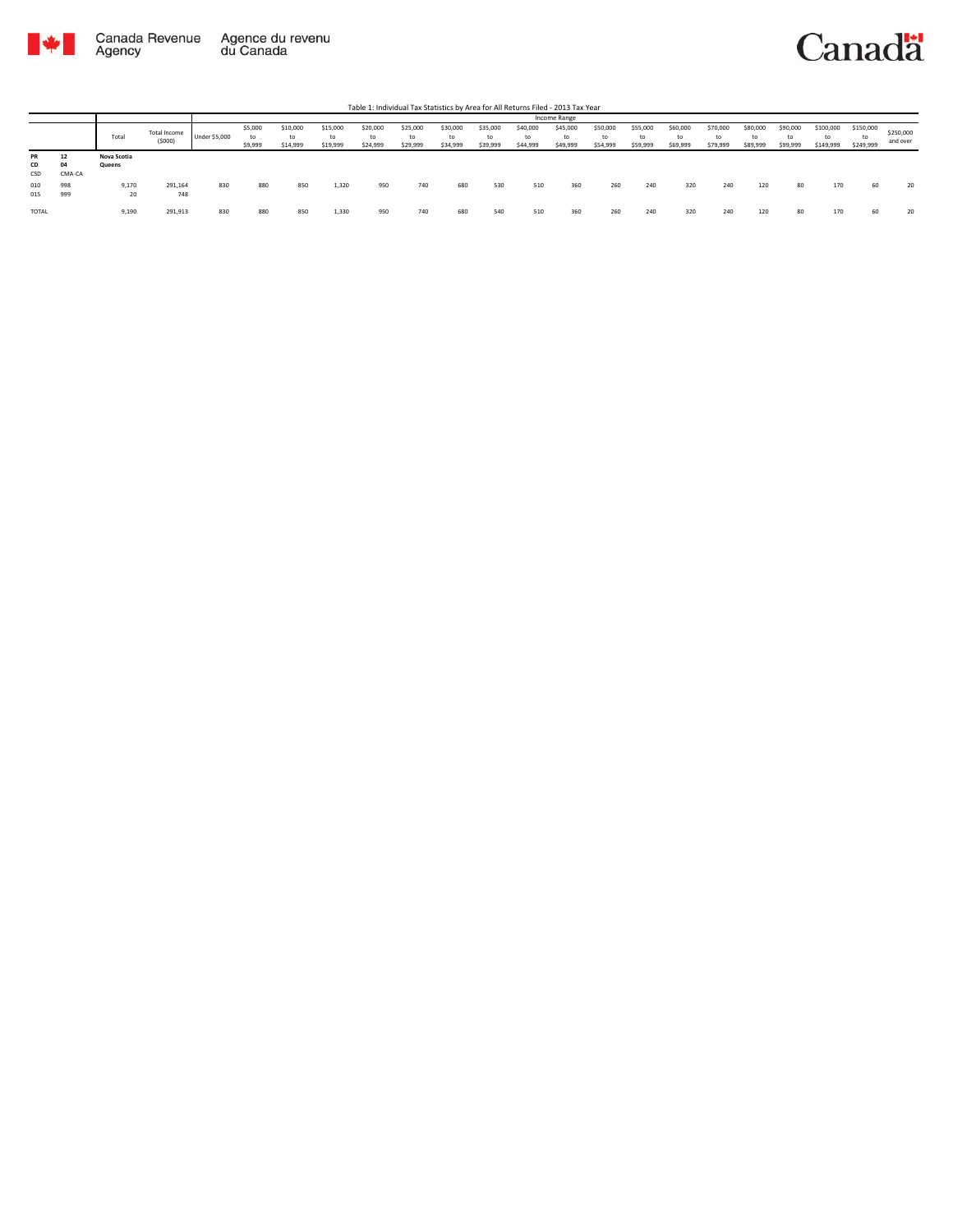

Table 1: Individual Tax Statistics by Area for All Returns Filed - 2013 Tax Year

|           |        |             |              |               |         |          |          |          |          |          |          |          | Income Range |          |          |          |          |          |          |           |           |           |
|-----------|--------|-------------|--------------|---------------|---------|----------|----------|----------|----------|----------|----------|----------|--------------|----------|----------|----------|----------|----------|----------|-----------|-----------|-----------|
|           |        |             | Total Income |               | \$5,000 | \$10,000 | \$15,000 | \$20,000 | \$25,000 | \$30,000 | \$35,000 | \$40,000 | \$45,000     | \$50,000 | \$55,000 | \$60,000 | \$70,000 | \$80,000 | \$90,000 | \$100,000 | \$150,000 | \$250,000 |
|           |        | Total       | (5000)       | Under \$5,000 | to      | to       | to       | t٥       | to       | tc       | to       | to       | to           | to       | to       | to       | to       | to       | to       |           | to        | and over  |
|           |        |             |              |               | \$9,999 | \$14,999 | \$19,999 | \$24,999 | \$29,999 | \$34,999 | \$39,999 | \$44,999 | \$49,999     | \$54,999 | \$59,999 | \$69,999 | \$79,999 | \$89,999 | \$99,999 | \$149,999 | \$249,999 |           |
| <b>PR</b> | 12     | Nova Scotia |              |               |         |          |          |          |          |          |          |          |              |          |          |          |          |          |          |           |           |           |
| CD        | 05     | Annapolis   |              |               |         |          |          |          |          |          |          |          |              |          |          |          |          |          |          |           |           |           |
| CSD       | CMA-CA |             |              |               |         |          |          |          |          |          |          |          |              |          |          |          |          |          |          |           |           |           |
| 001       | 997    | 2,330       | 80,377       | 220           | 210     | 190      | 290      | 220      | 180      | 180      | 150      | 130      | 90           | 70       | 70       | 100      | 90       | 50       | 30       | 60        | 20        |           |
| 004       | 998    | 4,980       | 148,877      | 500           | 430     | 510      | 720      | 540      | 440      | 380      | 280      | 260      | 190          | 110      | 130      | 150      | 110      | 80       | 60       | 70        | 20        | 10        |
| 008       | 998    | 490         | 15,572       | 40            | 50      | 40       | 70       | 60       | 40       | 40       | 20       | 30       | 30           | 20       | 20       | 20       | 20       |          |          |           |           |           |
| 009       | 998    | 3,020       | 93,350       | 310           | 300     | 290      | 430      | 310      | 230      | 210      | 160      | 170      | 110          | 90       | 60       | 100      | 80       | 60       | 30       | 60        |           |           |
| 012       | 998    | 760         | 22,778       | 100           | 70      | 80       | 110      | 70       | 50       | 40       | 40       | 50       | 30           | 20       | 20       | 30       | 10       | 10       |          | 20        |           |           |
| 014       | 998    | 4,180       | 142,176      | 410           | 350     | 350      | 500      | 390      | 360      | 300      | 250      | 220      | 180          | 140      | 120      | 180      | 140      | 100      | 70       | 90        | 30        |           |
| 016       | 997    | 1,460       | 49,438       | 120           | 150     | 130      | 180      | 140      | 110      | 90       | 80       | 90       | 70           | 50       | 50       | 70       | 40       | 40       | 20       | 30        | 10        |           |
| TOTAL     |        | 17,230      | 552,567      | 1,690         | 1,570   | 1,600    | 2,290    | 1,720    | 1,400    | 1,250    | 980      | 930      | 680          | 490      | 470      | 650      | 500      | 340      | 210      | 330       | 100       | 30        |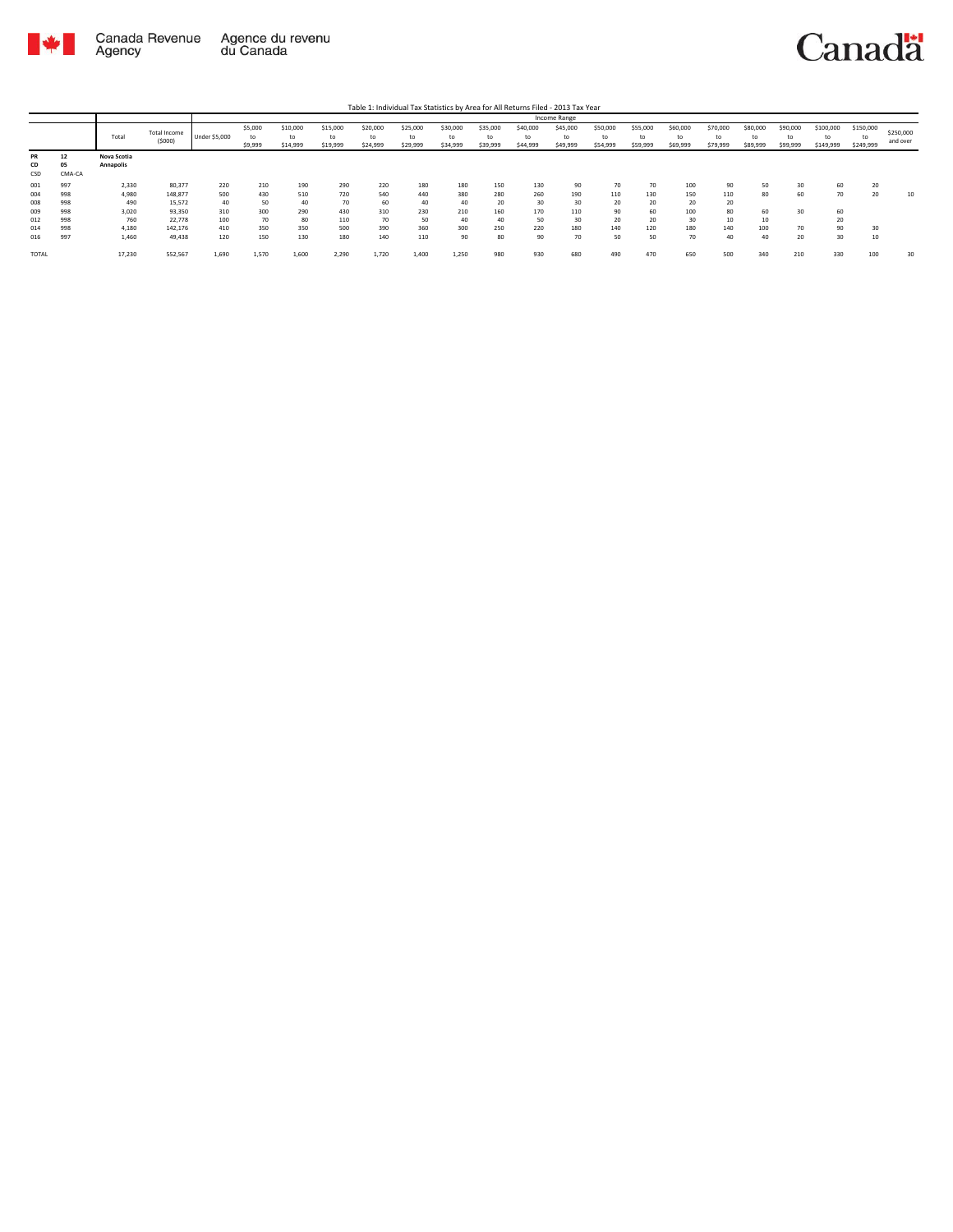

|       |           |             |              |               |         |          |          |          |          |          |          |          | Income Range |          |          |          |          |          |          |           |           |           |
|-------|-----------|-------------|--------------|---------------|---------|----------|----------|----------|----------|----------|----------|----------|--------------|----------|----------|----------|----------|----------|----------|-----------|-----------|-----------|
|       |           |             | Total Income |               | \$5,000 | \$10,000 | \$15,000 | \$20,000 | \$25,000 | \$30,000 | \$35,000 | \$40,000 | \$45,000     | \$50,000 | \$55,000 | \$60,000 | \$70,000 | \$80,000 | \$90,000 | \$100,000 | \$150,000 | \$250,000 |
|       |           | Total       | (5000)       | Under \$5,000 | to      | to       | to       | to       | to       | to       | to       | to       | to           | to       | to       | to       | to       | to       | to       |           | to        | and over  |
|       |           |             |              |               | \$9,999 | \$14,999 | \$19,999 | \$24,999 | \$29,999 | \$34,999 | \$39,999 | \$44,999 | \$49,999     | \$54,999 | \$59,999 | \$69,999 | \$79,999 | \$89,999 | \$99,999 | \$149,999 | \$249,999 |           |
| PR    | 12        | Nova Scotia |              |               |         |          |          |          |          |          |          |          |              |          |          |          |          |          |          |           |           |           |
| CD    | <b>Ut</b> | Lunenburg   |              |               |         |          |          |          |          |          |          |          |              |          |          |          |          |          |          |           |           |           |
| CSD   | CMA-CA    |             |              |               |         |          |          |          |          |          |          |          |              |          |          |          |          |          |          |           |           |           |
| 001   | 998       | 20,900      | 747,041      | 1,770         | 1,580   | 1,890    | 2,600    | 1,900    | 1.590    | 1,510    | 1,370    | 1,220    | 890          | 780      | 640      | 930      | 740      | 440      | 300      | 510       | 180       | 60        |
| 004   | 998       | 7,170       | 257,145      | 600           | 600     | 600      | 960      | 700      | 520      | 500      | 390      | 410      | 300          | 250      | 220      | 330      | 280      | 150      | 120      | 180       | 50        | 30        |
| 006   | 997       | 1,950       | 71,284       | 150           | 160     | 160      | 240      | 200      | 140      | 140      | 120      | 90       | 90           | 70       | 60       | 100      | 80       | 40       | 30       | 60        | 20        |           |
| 008   | 998       | 780         | 28,964       | 60            | 50      | 60       | 100      | 70       | 80       | 50       | 50       | 40       | 40           | 30       | 20       | 30       | 30       | 20       | 10       | 20        |           |           |
| 009   | 997       | 8,780       | 332,035      | 800           | 680     | 720      | 1,100    | 790      | 660      | 620      | 540      | 490      | 370          | 300      | 280      | 410      | 310      | 220      | 130      | 240       | 90        | 50        |
| 011   | 999       | 60          | 2,209        |               |         |          |          |          |          |          |          |          |              |          |          |          |          |          |          |           |           |           |
| 014   | 999       | 30          | 799          |               |         |          |          |          |          |          |          |          |              |          |          |          |          |          |          |           |           |           |
| TOTAL |           | 39,660      | 1,439,477    | 3,390         | 3,070   | 3,430    | 5,010    | 3,670    | 2,990    | 2,820    | 2,470    | 2,260    | 1,700        | 1,430    | 1,230    | 1,820    | 1,440    | 870      | 590      | 1,010     | 350       | 150       |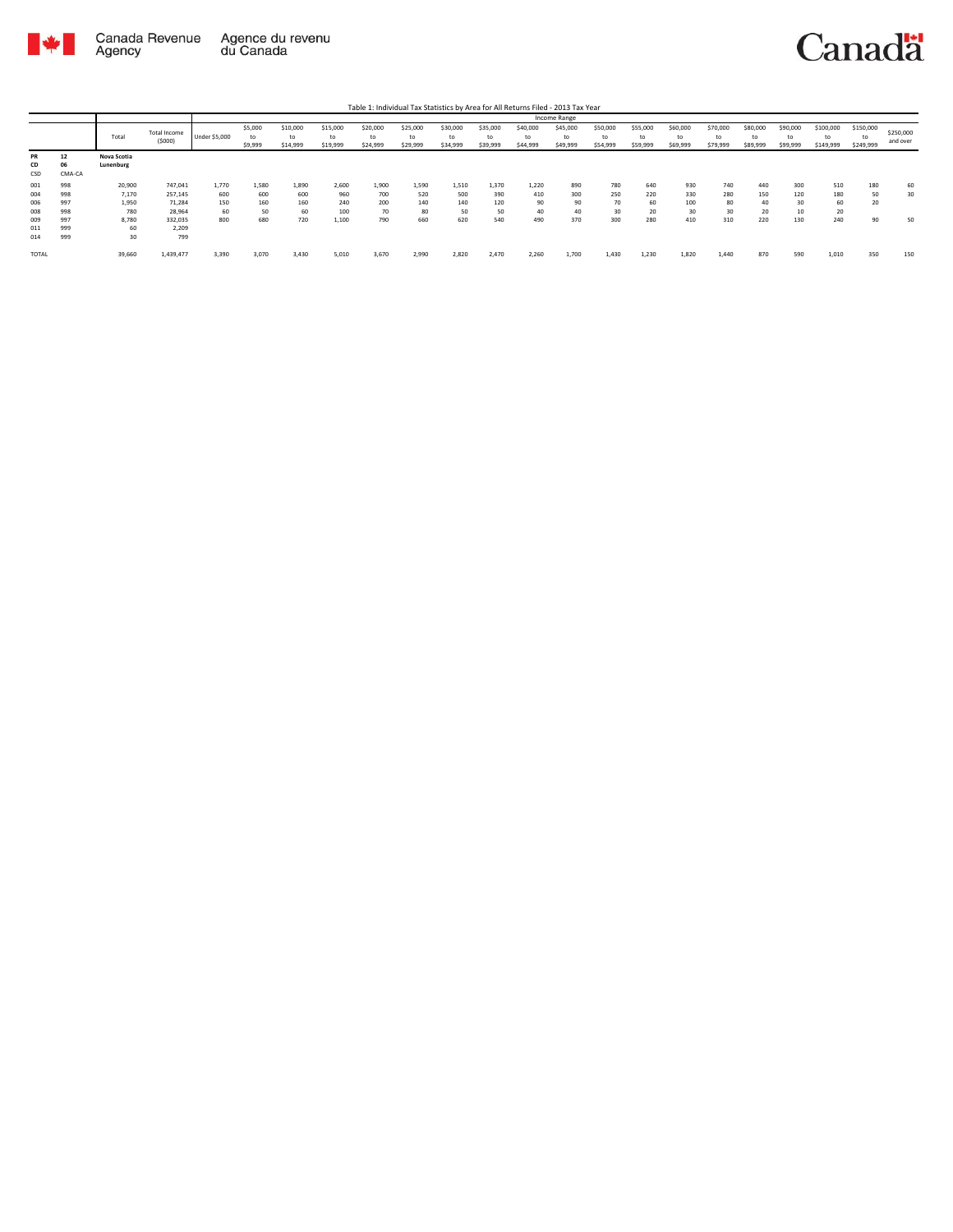

|              |        |             |              |               |         |          |          |          |          |          |          |          | Income Range |          |          |          |          |          |          |           |           |           |
|--------------|--------|-------------|--------------|---------------|---------|----------|----------|----------|----------|----------|----------|----------|--------------|----------|----------|----------|----------|----------|----------|-----------|-----------|-----------|
|              |        |             | Total Income |               | \$5,000 | \$10,000 | \$15,000 | \$20,000 | \$25,000 | \$30,000 | \$35,000 | \$40,000 | \$45,000     | \$50,000 | \$55,000 | \$60,000 | \$70,000 | \$80,000 | \$90,000 | \$100,000 | \$150,000 | \$250,000 |
|              |        | Total       | (5000)       | Under \$5,000 | to      | to       | to       | to       | to       | to       | to       | to       | to           | to       | to       | to       | to       | to       | to       | to        | tc        | and over  |
|              |        |             |              |               | \$9,999 | \$14,999 | \$19,999 | \$24,999 | \$29,999 | \$34,999 | \$39,999 | \$44,999 | \$49,999     | \$54,999 | \$59,999 | \$69,999 | \$79,999 | \$89,999 | \$99,999 | \$149,999 | \$249,999 |           |
| PR           | 12     | Nova Scotia |              |               |         |          |          |          |          |          |          |          |              |          |          |          |          |          |          |           |           |           |
| CD           |        | Kings       |              |               |         |          |          |          |          |          |          |          |              |          |          |          |          |          |          |           |           |           |
| CSD          | CMA-CA |             |              |               |         |          |          |          |          |          |          |          |              |          |          |          |          |          |          |           |           |           |
| 001          | 997    | 17,540      | 630,500      | 1,670         | 1.420   | 1,470    | 1,960    | 1.430    | 1,300    | 1,210    | 1,150    | 940      | 690          | 610      | 620      | 1,020    | 720      | 480      | 240      | 460       | 120       | 40        |
|              |        |             |              |               |         |          |          |          |          |          |          |          |              |          |          |          |          |          |          |           |           |           |
| 002          | 998    | 120         | 3,838        | 10            |         |          | 20       | 20       |          |          |          |          |              |          |          |          |          |          |          |           |           |           |
| 004          | 997    | 2,070       | 71,565       | 190           | 150     | 160      | 250      | 190      | 170      | 200      | 160      | 130      | 70           | 80       | 60       | 110      | 60       | 30       | 30       | 30        | 20        |           |
| 021          | 997    | 4,240       | 159,509      | 360           | 360     | 380      | 500      | 380      | 300      | 300      | 280      | 250      | 200          | 160      | 120      | 200      | 140      | 90       | 60       | 110       | 40        | 20        |
| 024          | 997    | 3,190       | 140,286      | 370           | 260     | 230      | 290      | 230      | 170      | 180      | 160      | 160      | 120          | 140      | 110      | 170      | 140      | 100      | 90       | 170       | 70        | 20        |
| 027          | 999    | 50          | 1,576        |               |         |          |          |          |          |          |          |          |              |          |          |          |          |          |          |           |           |           |
| <b>TOTAL</b> |        | 27,210      | 1,007,275    | 2,600         | 2,200   | 2,260    | 3,020    | 2,240    | 1,950    | 1,900    | 1,760    | 1,480    | 1,090        | 990      | 910      | 1,510    | 1,070    | 720      | 410      | 780       | 240       | 100       |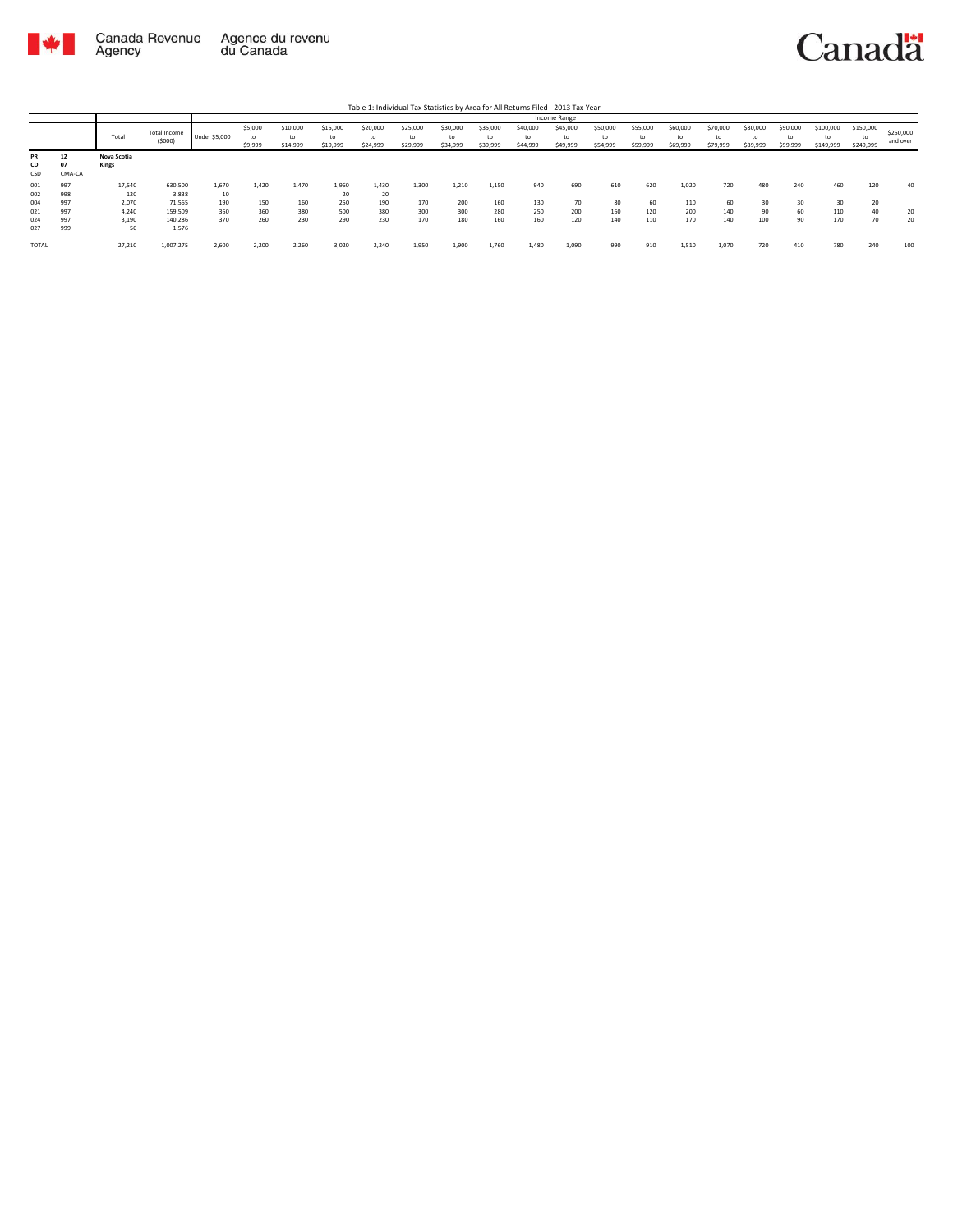

|       |        |             |                     |               |         |          |          |          |          |          |          |          | Income Range |          |          |          |          |          |          |           |           |           |
|-------|--------|-------------|---------------------|---------------|---------|----------|----------|----------|----------|----------|----------|----------|--------------|----------|----------|----------|----------|----------|----------|-----------|-----------|-----------|
|       |        |             | <b>Total Income</b> |               | \$5,000 | \$10,000 | \$15,000 | \$20,000 | \$25,000 | \$30,000 | \$35,000 | \$40,000 | \$45,000     | \$50,000 | \$55,000 | \$60,000 | \$70,000 | \$80,000 | \$90,000 | \$100,000 | \$150,000 | \$250,000 |
|       |        | Total       | (5000)              | Under \$5,000 | to      | to       | to       | to       | to       | to       | to       | to       | to           | to       | to       | to       | to       | to       | to       | to        | tc        | and over  |
|       |        |             |                     |               | \$9,999 | \$14,999 | \$19,999 | \$24,999 | \$29,999 | \$34,999 | \$39,999 | \$44,999 | \$49,999     | \$54,999 | \$59,999 | \$69,999 | \$79,999 | \$89,999 | \$99,999 | \$149,999 | \$249,999 |           |
| PR    | 12     | Nova Scotia |                     |               |         |          |          |          |          |          |          |          |              |          |          |          |          |          |          |           |           |           |
| CD    | 08     | Hants       |                     |               |         |          |          |          |          |          |          |          |              |          |          |          |          |          |          |           |           |           |
| CSD   | CMA-CA |             |                     |               |         |          |          |          |          |          |          |          |              |          |          |          |          |          |          |           |           |           |
| 001   | 997    | 11,150      | 411,450             | 1,000         | 830     | 930      | 1,280    | 920      | 840      | 790      | 750      | 630      | 520          | 430      | 360      | 530      | 440      | 240      | 180      | 350       | 110       | 40        |
| 002   | 997    | 3,300       | 115,745             | 320           | 290     | 260      | 390      | 320      | 240      | 260      | 210      | 170      | 150          | 120      | 100      | 160      | 80       | 80       | 40       | 80        | 30        | 10        |
| 004   | 997    | 940         | 34,906              | 90            | 70      | 70       | 120      | 80       | 60       | 70       | 60       | 70       | 50           | 40       | 30       | 50       | 30       | 20       | 10       | 20        |           |           |
| 008   | 996    | 17,670      | 701,608             | 1,580         | 1.250   | 1.290    | 1,640    | 1.290    | 1.220    | 1,190    | 1,110    | 1,020    | 940          | 810      | 680      | 1.070    | 810      | 580      | 380      | 630       | 150       | 40        |
| 014   | 997    | 490         | 1,785               | 400           | 30      | 10       | 30       |          |          |          |          |          |              |          |          |          |          |          |          |           |           |           |
|       |        |             |                     |               |         |          |          |          |          |          |          |          |              |          |          |          |          |          |          |           |           |           |
| TOTAL |        | 33,540      | 1,265,495           | 3,390         | 2,470   | 2,550    | 3,450    | 2,610    | 2,360    | 2,310    | 2,130    | 1,900    | 1,660        | 1,390    | 1,180    | 1,800    | 1,360    | 920      | 610      | 1,080     | 290       | 100       |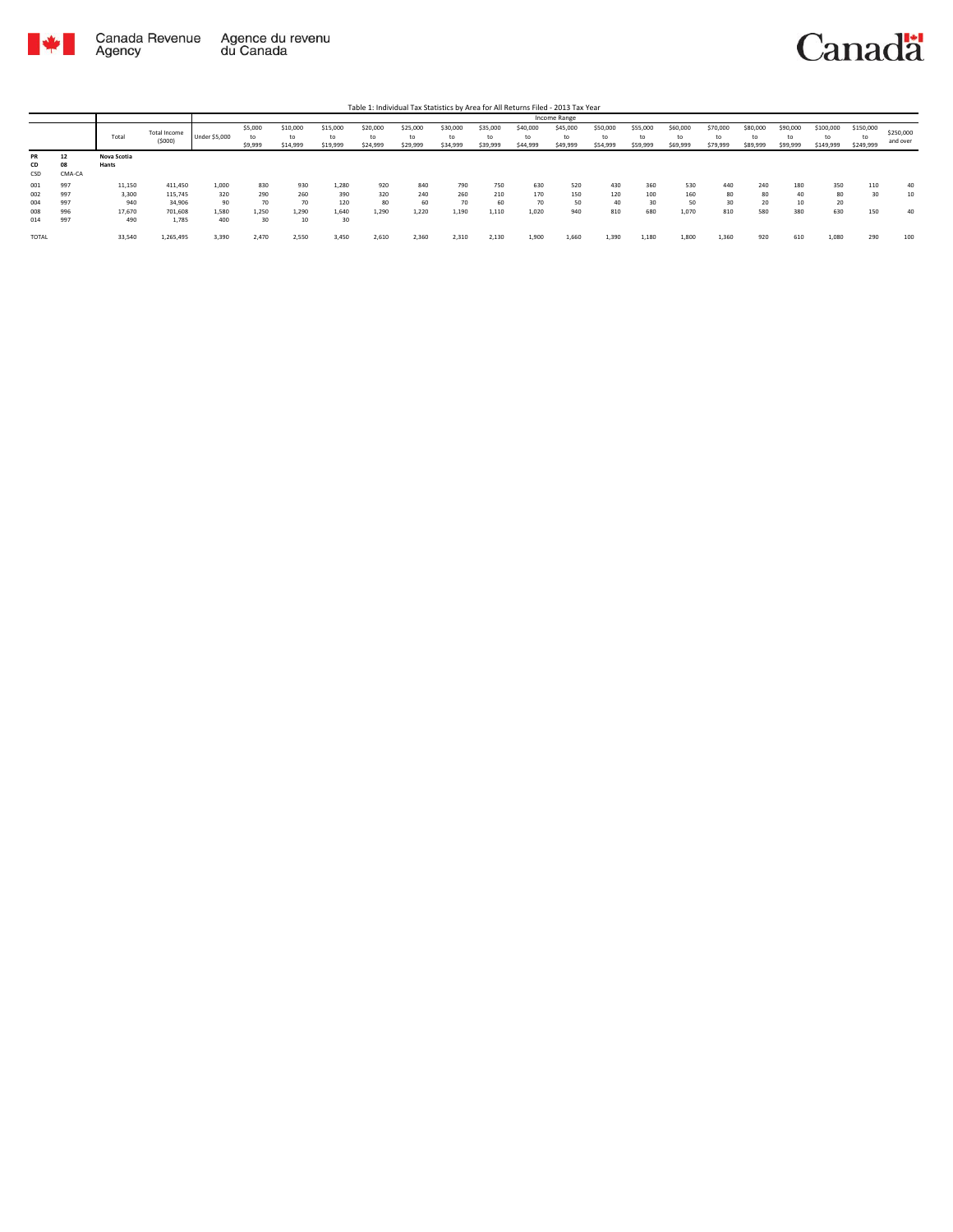

|                        |                    |                           |                        |               |                          |                      |                      |                            |                            |                            |                            |                            | Income Range               |                            |                            |                            |                            |                            |                            |                              |                              |                       |
|------------------------|--------------------|---------------------------|------------------------|---------------|--------------------------|----------------------|----------------------|----------------------------|----------------------------|----------------------------|----------------------------|----------------------------|----------------------------|----------------------------|----------------------------|----------------------------|----------------------------|----------------------------|----------------------------|------------------------------|------------------------------|-----------------------|
|                        |                    | Total                     | Total Income<br>(5000) | Under \$5,000 | \$5,000<br>to<br>\$9,999 | \$10,000<br>\$14,999 | \$15,000<br>\$19,999 | \$20,000<br>to<br>\$24,999 | \$25,000<br>to<br>\$29,999 | \$30,000<br>to<br>\$34,999 | \$35,000<br>to<br>\$39,999 | \$40,000<br>to<br>\$44,999 | \$45,000<br>to<br>\$49,999 | \$50,000<br>to<br>\$54,999 | \$55,000<br>to<br>\$59,999 | \$60,000<br>to<br>\$69,999 | \$70,000<br>to<br>\$79,999 | \$80,000<br>to<br>\$89,999 | \$90,000<br>to<br>\$99,999 | \$100,000<br>to<br>\$149,999 | \$150,000<br>to<br>\$249,999 | \$250,000<br>and over |
| <b>PR</b><br>CD<br>CSD | 12<br>10<br>CMA-CA | Nova Scotia<br>Colchester |                        |               |                          |                      |                      |                            |                            |                            |                            |                            |                            |                            |                            |                            |                            |                            |                            |                              |                              |                       |
| 002<br>012             | 996<br>996         | 1,130<br>2,890            | 40,224<br>90,713       | 80<br>250     | 100<br>240               | 80<br>300            | 130<br>400           | 120<br>290                 | 90<br>230                  | 90<br>210                  | 60<br>210                  | 70<br>160                  | 50<br>120                  | 60<br>80                   | 30<br>80                   | 50<br>130                  | 40<br>60                   | 30<br>50                   | 20<br>20                   | 30<br>40                     | 20                           |                       |
| TOTAL                  |                    | 4,020                     | 130,936                | 340           |                          | 380                  | 530                  | 400                        | 320                        | 300                        | 280                        | 220                        | 170                        | 130                        | 110                        | 180                        | 100                        | 80                         | 40                         |                              | 30                           |                       |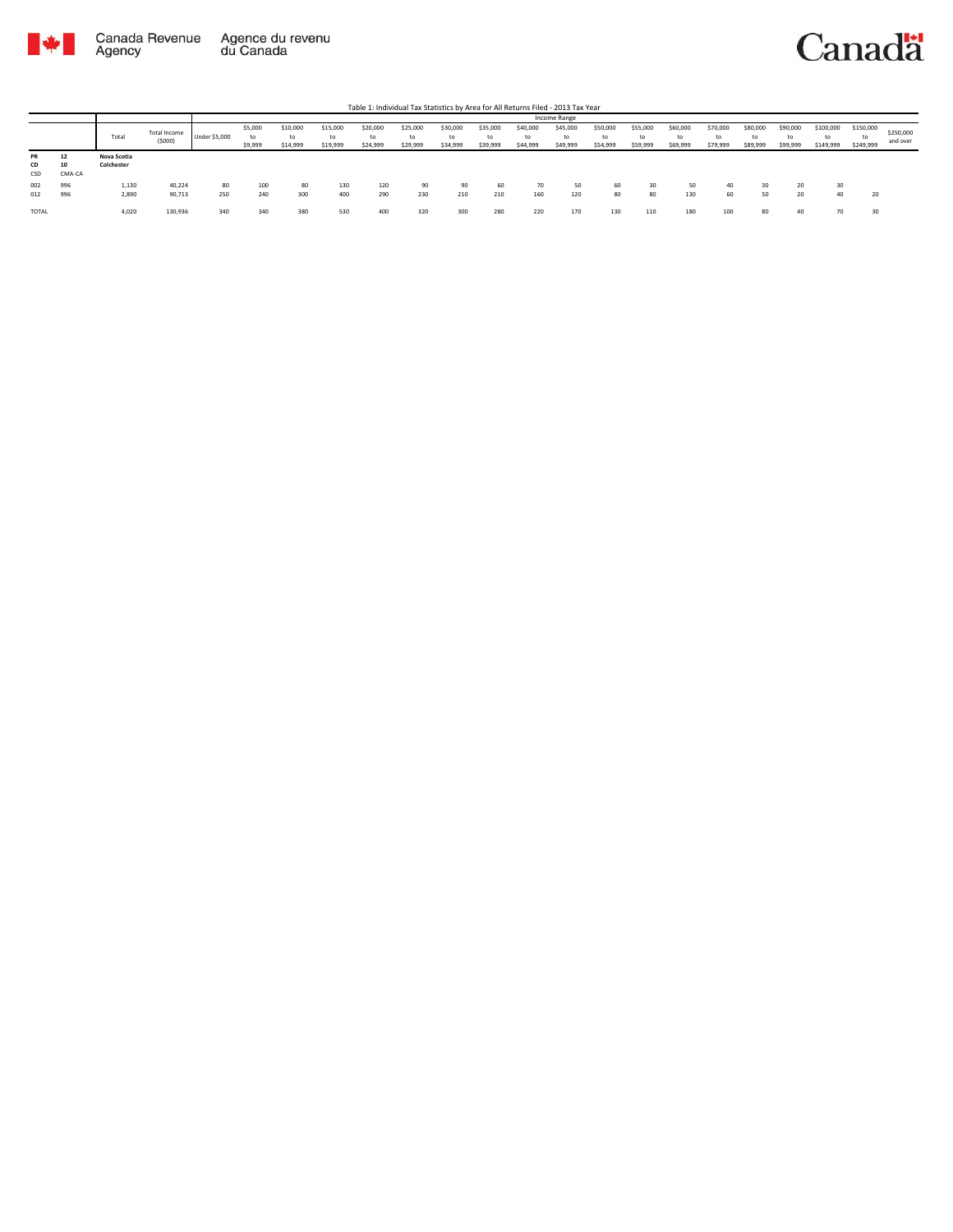

Table 1: Individual Tax Statistics by Area for All Returns Filed - 2013 Tax Year

|              |        |             |              |                      |         |          |          |          |          |          |          |          | Income Range |          |          |          |          |          |          |           |           |           |
|--------------|--------|-------------|--------------|----------------------|---------|----------|----------|----------|----------|----------|----------|----------|--------------|----------|----------|----------|----------|----------|----------|-----------|-----------|-----------|
|              |        |             | Total Income |                      | \$5,000 | \$10,000 | \$15,000 | \$20,000 | \$25,000 | \$30,000 | \$35,000 | \$40,000 | \$45,000     | \$50,000 | \$55,000 | \$60,000 | \$70,000 | \$80,000 | \$90,000 | \$100,000 | \$150,000 | \$250,000 |
|              |        | Total       |              | <b>Under \$5,000</b> | to      | to       | to       | t٥       | to       | tc       | to       | to       | to           | to       | to       | to       | to       | to       | to       |           | to        |           |
|              |        |             | (5000)       |                      | \$9,999 | \$14,999 | \$19,999 | \$24,999 | \$29,999 | \$34,999 | \$39,999 | \$44,999 | \$49,999     | \$54,999 | \$59,999 | \$69,999 | \$79,999 | \$89,999 | \$99,999 | \$149,999 | \$249,999 | and over  |
| PR           | 12     | Nova Scotia |              |                      |         |          |          |          |          |          |          |          |              |          |          |          |          |          |          |           |           |           |
| CD           | 11     | Cumberland  |              |                      |         |          |          |          |          |          |          |          |              |          |          |          |          |          |          |           |           |           |
| CSD          | CMA-CA |             |              |                      |         |          |          |          |          |          |          |          |              |          |          |          |          |          |          |           |           |           |
| 001          | 998    | 1,740       | 48,738       | 180                  | 190     | 170      | 310      | 180      | 140      | 110      | 100      | 70       | 60           | 30       | 40       | 50       | 40       | 20       | 20       | 20        |           |           |
| 002          | 997    | 1,160       | 36,559       | 120                  | 120     | 110      | 200      | 110      | 90       | 80       | 70       | 50       | 30           | 40       | 20       | 40       |          | 20       | 20       | 20        |           |           |
| 006          | 998    | 2,950       | 94,355       | 250                  | 270     | 250      | 420      | 290      | 230      | 210      | 180      | 170      | 130          | 90       | 70       | 110      | 90       | 60       | 30       | 60        | 10        |           |
| 008          | 998    | 2,870       | 88,620       | 260                  | 340     | 230      | 350      | 250      | 230      | 230      | 190      | 190      | 110          | 100      | 70       | 100      | 100      | 60       | 40       | 30        |           |           |
| 009          | 998    | 3,990       | 142,942      | 330                  | 330     | 300      | 470      | 360      | 320      | 300      | 270      | 230      | 180          | 170      | 110      | 190      | 150      | 110      | 60       | 100       | 30        |           |
| 011          | 998    | 7,910       | 265,821      | 550                  | 810     | 690      | 1,060    | 850      | 610      | 550      | 490      | 440      | 330          | 270      | 210      | 290      | 240      | 160      | 100      | 170       | 60        | 20        |
| 012          | 998    | 970         | 38,471       | 80                   | 90      | 80       | 130      | 100      | 70       | 90       | 70       | 50       | 30           | 30       | 30       | 30       | 40       | 10       | 10       | 20        |           |           |
| 014          | 997    | 3,610       | 120,766      | 360                  | 310     | 290      | 480      | 310      | 280      | 270      | 250      | 210      | 140          | 130      | 110      | 140      | 110      | 60       | 40       | 70        | 20        | 10        |
| <b>TOTAL</b> |        | 25,200      | 836,272      | 2,120                | 2.440   | 2,140    | 3,410    | 2,450    | 1,970    | 1,820    | 1,610    | 1,410    | 1,010        | 860      | 670      | 950      | 810      | 500      | 320      | 480       | 160       | 60        |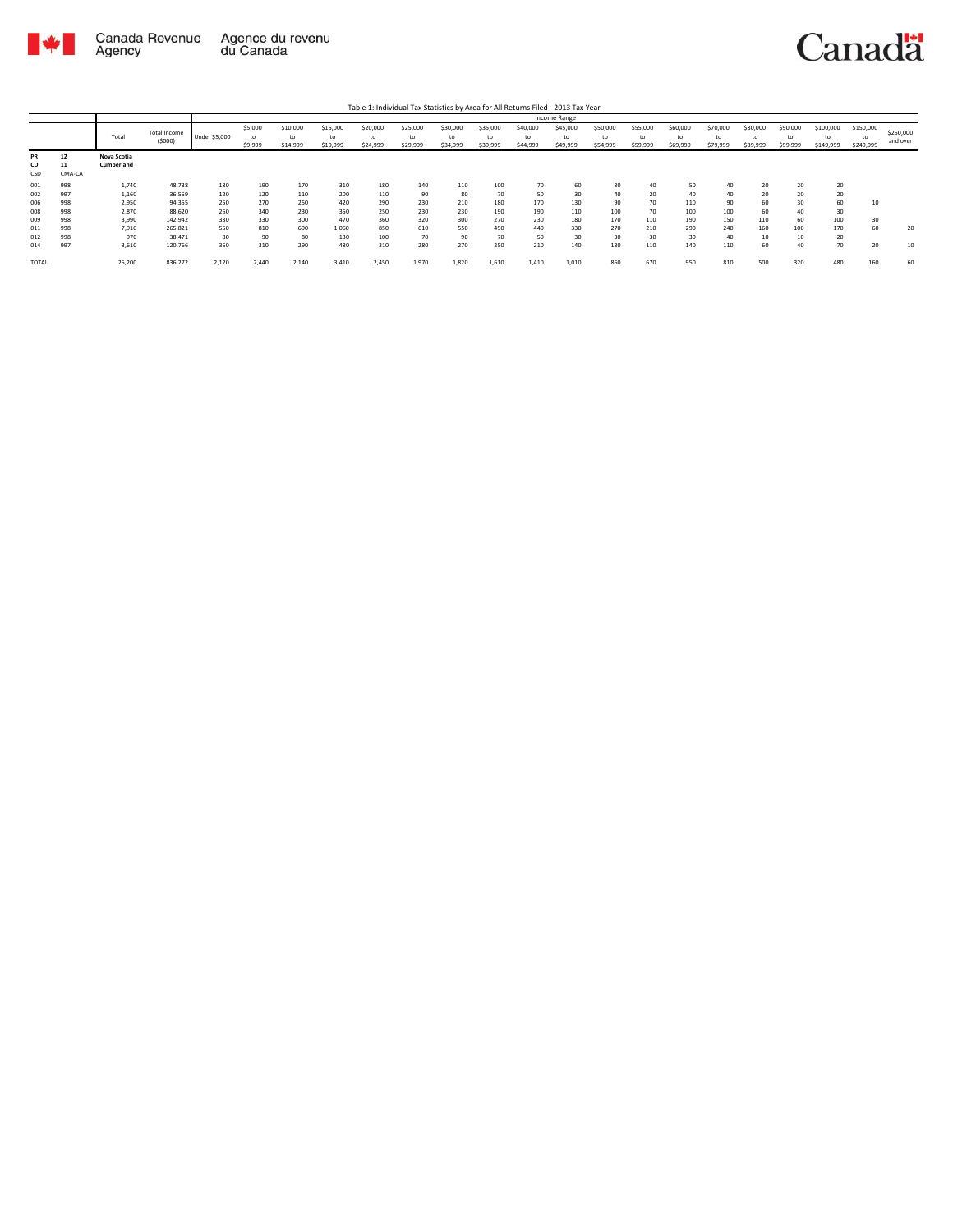

|                 |             |                       |                        |               |                          |                            |                            |                            |                            |                            |                            |                            | <b>Income Range</b>        |                            |                            |                            |                            |                            |                            |                              |                              |                       |
|-----------------|-------------|-----------------------|------------------------|---------------|--------------------------|----------------------------|----------------------------|----------------------------|----------------------------|----------------------------|----------------------------|----------------------------|----------------------------|----------------------------|----------------------------|----------------------------|----------------------------|----------------------------|----------------------------|------------------------------|------------------------------|-----------------------|
|                 |             | Total                 | Total Income<br>(5000) | Under \$5,000 | \$5,000<br>to<br>\$9,999 | \$10,000<br>to<br>\$14,999 | \$15,000<br>to<br>\$19,999 | \$20,000<br>to<br>\$24,999 | \$25,000<br>to<br>\$29,999 | \$30,000<br>to<br>\$34,999 | \$35,000<br>to<br>\$39,999 | \$40,000<br>to<br>\$44,999 | \$45,000<br>to<br>\$49,999 | \$50,000<br>to<br>\$54,999 | \$55,000<br>to<br>\$59,999 | \$60,000<br>to<br>\$69,999 | \$70,000<br>to<br>\$79,999 | \$80,000<br>to<br>\$89,999 | \$90,000<br>to<br>\$99,999 | \$100,000<br>to<br>\$149,999 | \$150,000<br>tc<br>\$249,999 | \$250,000<br>and over |
| PR<br>CD<br>CSD | -<br>CMA-CA | Nova Scotia<br>Pictou |                        |               |                          |                            |                            |                            |                            |                            |                            |                            |                            |                            |                            |                            |                            |                            |                            |                              |                              |                       |
| 001<br>004      | 997<br>997  | 5,120<br>2,760        | 181,061<br>107,320     | 380<br>200    | 430<br>230               | 430<br>220                 | 610<br>290                 | 470<br>280                 | 450<br>230                 | 380<br>230                 | 310<br>180                 | 260<br>150                 | 230<br>120                 | 190<br>90                  | 180<br>80                  | 260<br>120                 | 190<br>90                  | 110<br>70                  | 60<br>40                   | 130<br>90                    | 30                           | 20                    |
| <b>TOTAL</b>    |             | 7,870                 | 288,381                | 590           | 660                      | 660                        | 890                        | 750                        | 680                        | 610                        | 490                        | 410                        | 360                        | 270                        | 260                        | 370                        | 280                        | 180                        | 110                        | 220                          | 70                           | 20                    |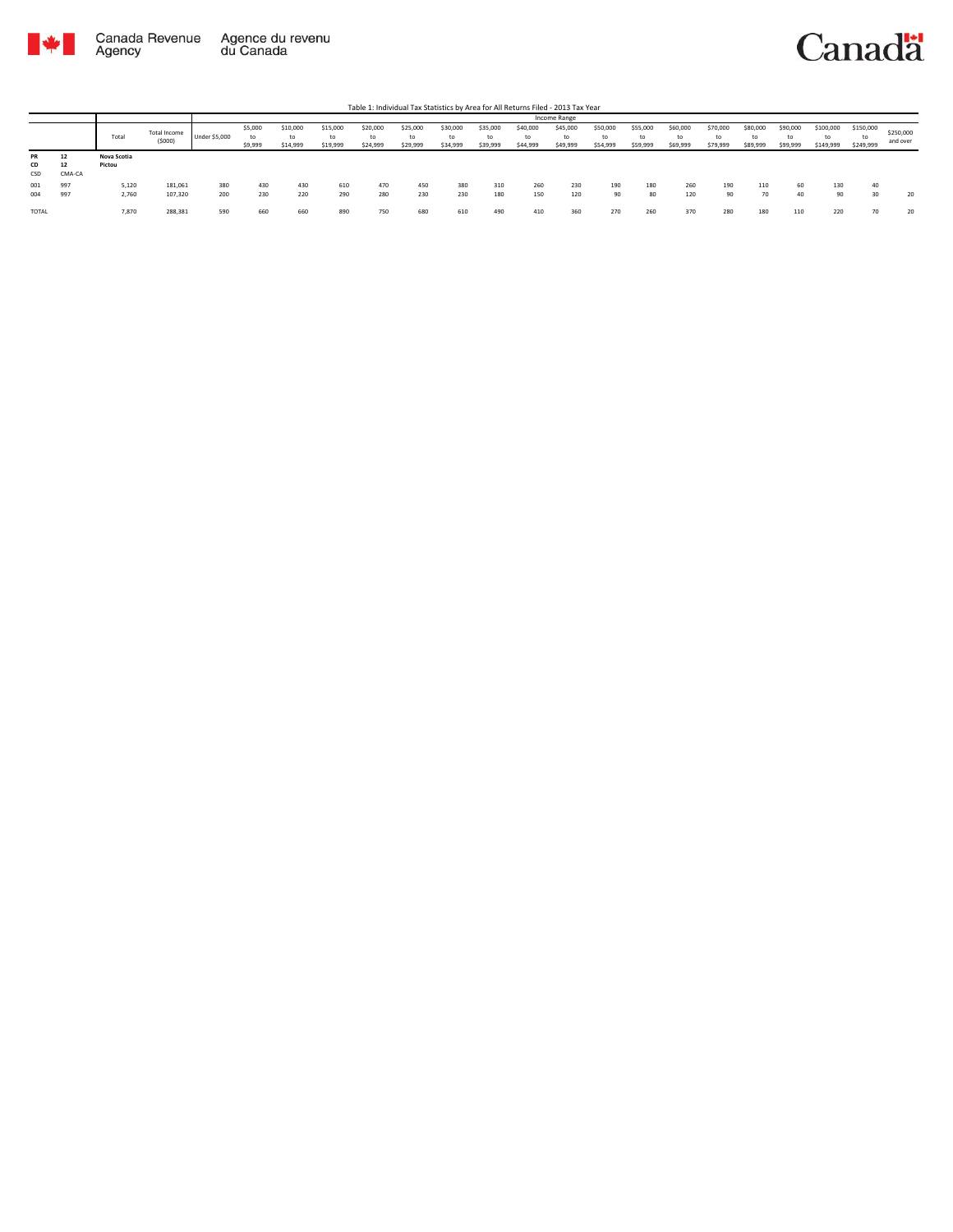

|                 |                    |                            |                        |               |                          |                            |                      |                            |                            |                            |                            |                            | Income Range               |                            |                            |                            |                            |                            |                            |                              |                              |                       |
|-----------------|--------------------|----------------------------|------------------------|---------------|--------------------------|----------------------------|----------------------|----------------------------|----------------------------|----------------------------|----------------------------|----------------------------|----------------------------|----------------------------|----------------------------|----------------------------|----------------------------|----------------------------|----------------------------|------------------------------|------------------------------|-----------------------|
|                 |                    | Total                      | Total Income<br>(5000) | Under \$5,000 | \$5,000<br>ta<br>\$9,999 | \$10,000<br>to<br>\$14,999 | \$15,000<br>\$19,999 | \$20,000<br>to<br>\$24,999 | \$25,000<br>to<br>\$29,999 | \$30,000<br>to<br>\$34,999 | \$35,000<br>to<br>\$39,999 | \$40,000<br>to<br>\$44,999 | \$45,000<br>to<br>\$49,999 | \$50,000<br>to<br>\$54,999 | \$55,000<br>to<br>\$59,999 | \$60,000<br>to<br>\$69,999 | \$70,000<br>to<br>\$79,999 | \$80,000<br>to<br>\$89,999 | \$90,000<br>to<br>\$99,999 | \$100,000<br>to<br>\$149,999 | \$150,000<br>tc<br>\$249,999 | \$250,000<br>and over |
| PR<br>CD<br>CSD | 12<br>13<br>CMA-CA | Nova Scotia<br>Guysborough |                        |               |                          |                            |                      |                            |                            |                            |                            |                            |                            |                            |                            |                            |                            |                            |                            |                              |                              |                       |
| 001             | 997                | 1,850                      | 60,656                 | 130           | 150                      | 160                        | 260                  | 190                        | 170                        | 130                        | 140                        | 100                        | 70                         | 60                         | 60                         | 70                         | 40                         | 40                         | 20                         | 40                           |                              |                       |
| 004             | 998                | 3,480                      | 115,565                | 250           | 300                      | 350                        | 570                  | 320                        | 260                        | 270                        | 210                        | 150                        | 140                        | 110                        | 110                        | 130                        | 110                        | 60                         | 30                         | 80                           |                              |                       |
| 006             | 997                | 640                        | 20,506                 | 50            | 60                       | 60                         | 120                  | 60                         | 50                         | 60                         | 30                         | 30                         | 20                         | 20                         | 20                         | 10                         | 10                         | 10                         |                            | 10                           |                              |                       |
| 008             | 998                | 650                        | 23,179                 | 50            | 60                       | 60                         | 110                  | 60                         | 40                         | 40                         | 40                         | 40                         | 20                         | 20                         | 20                         | 30                         | 20                         | 10                         |                            | 20                           |                              |                       |
| TOTAL           |                    | 6,620                      | 219,905                | 480           | 570                      | 630                        | 1,060                | 620                        | 520                        | 500                        | 410                        | 320                        | 260                        | 210                        | 210                        | 240                        | 180                        | 120                        | 60                         | 150                          | 50 <sup>2</sup>              | 20                    |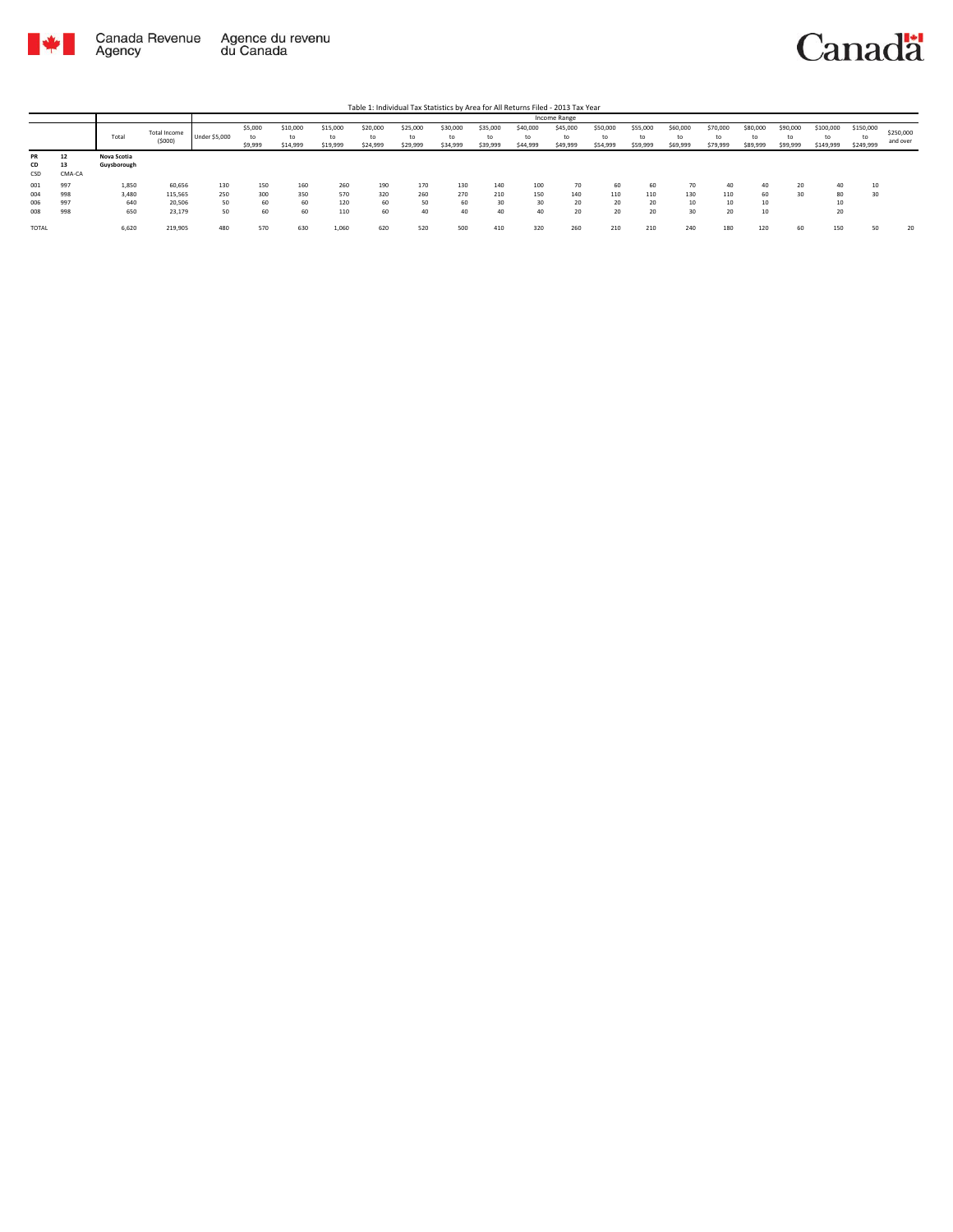

Table 1: Individual Tax Statistics by Area for All Returns Filed - 2013 Tax Year

|                        |                    |                           |                        |                      |                          |                            |                            |                            |                            |                            |                            |                            | Income Range               |                            |                            |                            |                            |                            |                            |                              |                              |                       |
|------------------------|--------------------|---------------------------|------------------------|----------------------|--------------------------|----------------------------|----------------------------|----------------------------|----------------------------|----------------------------|----------------------------|----------------------------|----------------------------|----------------------------|----------------------------|----------------------------|----------------------------|----------------------------|----------------------------|------------------------------|------------------------------|-----------------------|
|                        |                    | Total                     | Total Income<br>(5000) | <b>Under \$5,000</b> | \$5,000<br>to<br>\$9,999 | \$10,000<br>to<br>\$14,999 | \$15,000<br>to<br>\$19,999 | \$20,000<br>to<br>\$24,999 | \$25,000<br>to<br>\$29,999 | \$30,000<br>to<br>\$34,999 | \$35,000<br>to<br>\$39,999 | \$40,000<br>to<br>\$44,999 | \$45,000<br>to<br>\$49,999 | \$50,000<br>to<br>\$54,999 | \$55,000<br>to<br>\$59,999 | \$60,000<br>to<br>\$69,999 | \$70,000<br>to<br>\$79,999 | \$80,000<br>to<br>\$89,999 | \$90,000<br>to<br>\$99,999 | \$100,000<br>to<br>\$149,999 | \$150,000<br>to<br>\$249,999 | \$250,000<br>and over |
| <b>PR</b><br>CD<br>CSD | 12<br>14<br>CMA-CA | Nova Scotia<br>Antigonish |                        |                      |                          |                            |                            |                            |                            |                            |                            |                            |                            |                            |                            |                            |                            |                            |                            |                              |                              |                       |
| 001                    | 998                | 6,090                     | 264,129                | 390                  | 440                      | 480                        | 550                        | 470                        | 420                        | 440                        | 380                        | 380                        | 300                        | 250                        | 220                        | 340                        | 300                        | 220                        | 120                        | 300                          | 110                          | 30                    |
| 002                    | 998                | 4,050                     | 170,948                | 320                  | 370                      | 330                        | 480                        | 350                        | 260                        | 280                        | 210                        | 210                        | 160                        | 140                        | 100                        | 180                        | 200                        | 90                         | 70                         | 190                          | 80                           | 30                    |
| 006                    | 998                | 5,080                     | 188,953                | 480                  | 410                      | 380                        | 590                        | 440                        | 350                        | 380                        | 320                        | 280                        | 220                        | 170                        | 160                        | 250                        | 190                        | 140                        | 90                         | 170                          | 60                           | 10                    |
| 010                    | 998                | 260                       | 7,306                  | 70                   | 10                       | 20                         | 30                         | 20                         | 10                         | 10                         | 10                         | 10                         |                            |                            |                            |                            | 10                         |                            |                            |                              |                              |                       |
| TOTAL                  |                    | 15,490                    | 631,336                | 1,260                | 1,220                    | 1,210                      | 1,640                      | 1,280                      | 1,040                      | 1,110                      | 920                        | 880                        | 690                        | 570                        | 480                        | 780                        | 700                        | 460                        | 280                        | 670                          | 250                          | 60                    |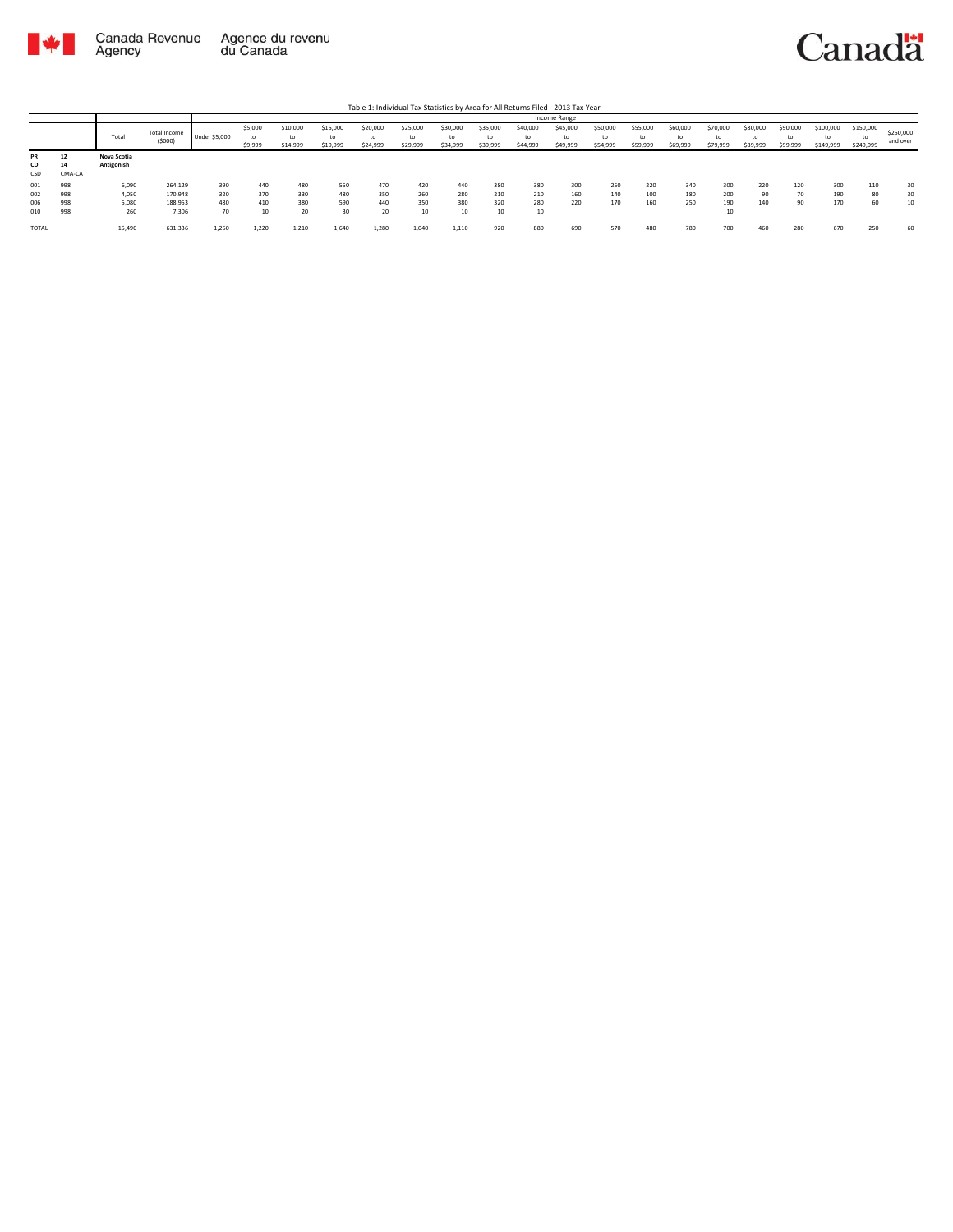

Table 1: Individual Tax Statistics by Area for All Returns Filed - 2013 Tax Year

|           |        |             |              |               |         |          |          |          |          |          |          |          | Income Range |          |          |          |          |          |          |           |           |           |
|-----------|--------|-------------|--------------|---------------|---------|----------|----------|----------|----------|----------|----------|----------|--------------|----------|----------|----------|----------|----------|----------|-----------|-----------|-----------|
|           |        |             | Total Income |               | \$5,000 | \$10,000 | \$15,000 | \$20,000 | \$25,000 | \$30,000 | \$35,000 | \$40,000 | \$45,000     | \$50,000 | \$55,000 | \$60,000 | \$70,000 | \$80,000 | \$90,000 | \$100,000 | \$150,000 | \$250,000 |
|           |        | Total       | (5000)       | Under \$5,000 | to      | to       | to       | t٥       | to       | to       | to       | to       | to           | to       |          | to       | to       | to       | to       | t٥        | to        | and over  |
|           |        |             |              |               | \$9,999 | \$14,999 | \$19,999 | \$24,999 | \$29,999 | \$34,999 | \$39,999 | \$44,999 | \$49,999     | \$54,999 | \$59,999 | \$69,999 | \$79,999 | \$89,999 | \$99,999 | \$149,999 | \$249,999 |           |
| <b>PR</b> | 12     | Nova Scotia |              |               |         |          |          |          |          |          |          |          |              |          |          |          |          |          |          |           |           |           |
| CD        | 15     | Inverness   |              |               |         |          |          |          |          |          |          |          |              |          |          |          |          |          |          |           |           |           |
| CSD       | CMA-CA |             |              |               |         |          |          |          |          |          |          |          |              |          |          |          |          |          |          |           |           |           |
| 001       | 997    | 2,780       | 109,142      | 240           | 220     | 200      | 330      | 250      | 200      | 170      | 150      | 170      | 140          | 100      | 100      | 140      | 110      | 80       | 60       | 110       |           |           |
| 002       | 998    | 2,570       | 102,195      | 210           | 230     | 190      | 280      | 220      | 190      | 180      | 130      | 150      | 110          | 100      | 80       | 130      | 110      | 70       | 60       | 110       | 20        |           |
| 006       | 997    | 3,920       | 142,068      | 490           | 320     | 270      | 460      | 350      | 270      | 270      | 210      | 170      | 170          | 150      | 100      | 170      | 150      | 100      | 70       | 130       | 50        |           |
| 008       | 999    | 580         | 14,133       | 200           | 30      | 40       | 50       | 50       | 30       | 30       | 30       | 20       | 20           | 20       | 10       | 20       | 10       | 10       |          | 10        |           |           |
| 011       | 998    | 4,500       | 153,982      | 300           | 290     | 340      | 640      | 470      | 420      | 410      | 320      | 260      | 180          | 170      | 120      | 160      | 140      | 80       | 60       | 110       | 30        |           |
| TOTAL     |        | 14,340      | 521,521      | 1,430         | 1,090   | 1,040    | 1,750    | 1,330    | 1,110    | 1,050    | 830      | 770      | 620          | 530      | 410      | 620      | 530      | 330      | 240      | 480       | 160       | 30        |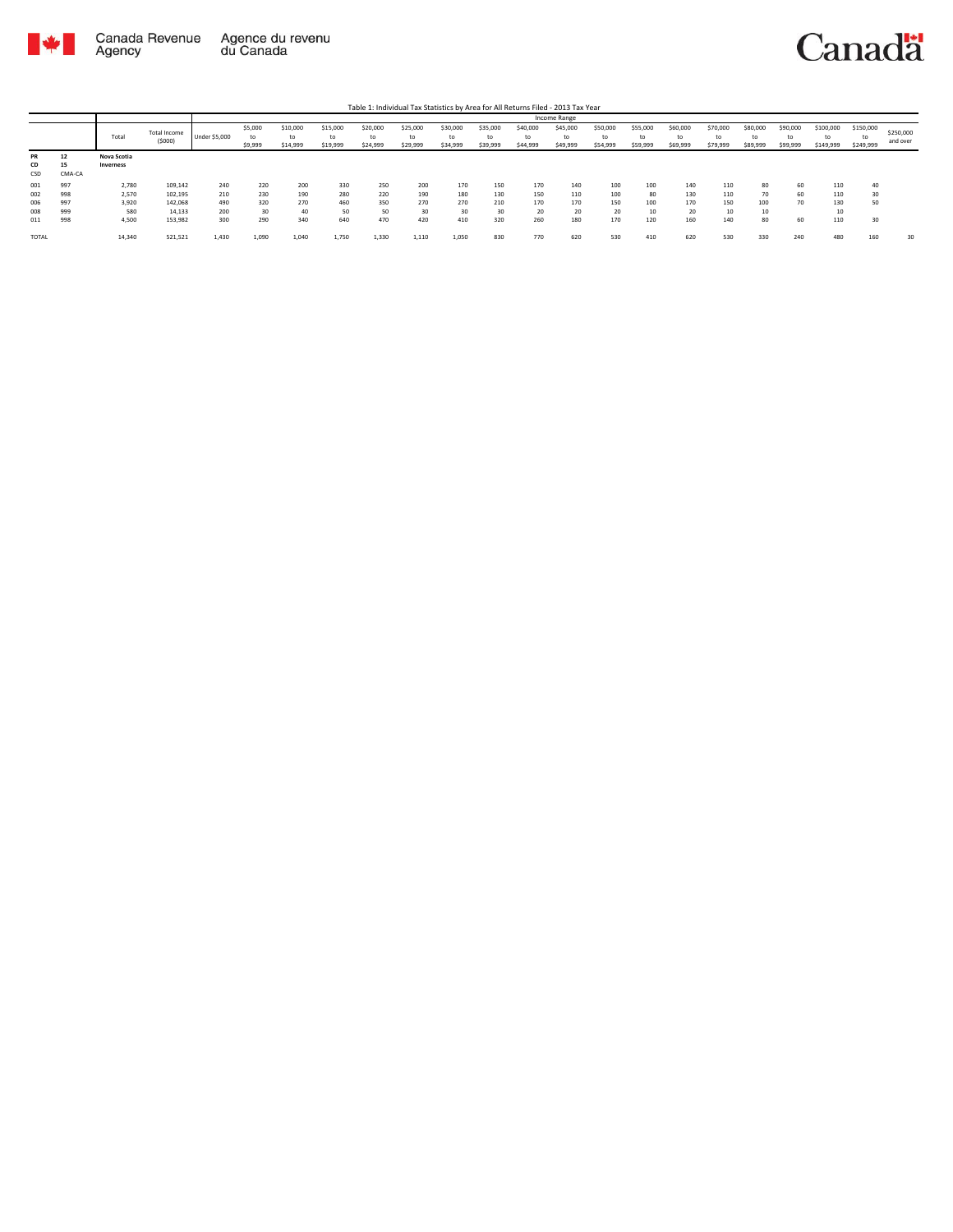

|                 |              |                         |                        |               |                    |                            |                      |                            |                            |                            |                            |                            | Income Range               |                            |                            |                            |                            |                            |                            |                              |                              |                       |
|-----------------|--------------|-------------------------|------------------------|---------------|--------------------|----------------------------|----------------------|----------------------------|----------------------------|----------------------------|----------------------------|----------------------------|----------------------------|----------------------------|----------------------------|----------------------------|----------------------------|----------------------------|----------------------------|------------------------------|------------------------------|-----------------------|
|                 |              | Total                   | Total Income<br>(5000) | Under \$5,000 | \$5,000<br>\$9,999 | \$10,000<br>to<br>\$14,999 | \$15,000<br>\$19,999 | \$20,000<br>to<br>\$24,999 | \$25,000<br>to<br>\$29,999 | \$30,000<br>to<br>\$34,999 | \$35,000<br>to<br>\$39,999 | \$40,000<br>to<br>\$44,999 | \$45,000<br>to<br>\$49,999 | \$50,000<br>to<br>\$54,999 | \$55,000<br>to<br>\$59,999 | \$60,000<br>to<br>\$69,999 | \$70,000<br>to<br>\$79,999 | \$80,000<br>to<br>\$89,999 | \$90,000<br>to<br>\$99,999 | \$100,000<br>to<br>\$149,999 | \$150,000<br>tc<br>\$249,999 | \$250,000<br>and over |
| PR<br>CD<br>CSD | 12<br>CMA-CA | Nova Scotia<br>Richmond |                        |               |                    |                            |                      |                            |                            |                            |                            |                            |                            |                            |                            |                            |                            |                            |                            |                              |                              |                       |
| 001<br>006      | 997<br>998   | 2,790<br>3,340          | 94,883<br>113,661      | 220<br>360    | 280<br>300         | 210<br>290                 | 390<br>430           | 260<br>290                 | 220<br>260                 | 200<br>210                 | 200<br>200                 | 160<br>180                 | 100<br>140                 | 90<br>100                  | 80<br>80                   | 110<br>140                 | 90<br>110                  | 60<br>90                   | 30<br>40                   | 60<br>100                    |                              |                       |
| 011<br>014      | 997<br>998   | 1,310<br>400            | 42,998<br>12,329       | 160<br>70     | 120<br>30          | 110<br>30                  | 200<br>60            | 110<br>30                  | 100<br>30                  | 100<br>20                  | 100<br>20                  | 60<br>10                   | 50<br>20                   | 40                         | 30<br>10                   | 50<br>20                   | 30<br>10                   | 20                         | 10                         | 30<br>10                     |                              |                       |
| TOTAL           |              | 7,850                   | 263,872                | 810           | 720                | 630                        | 1,080                | 680                        | 610                        | 530                        | 520                        | 410                        | 310                        | 230                        | 210                        | 320                        | 240                        | 180                        | 90                         | 200                          | 80                           | 20                    |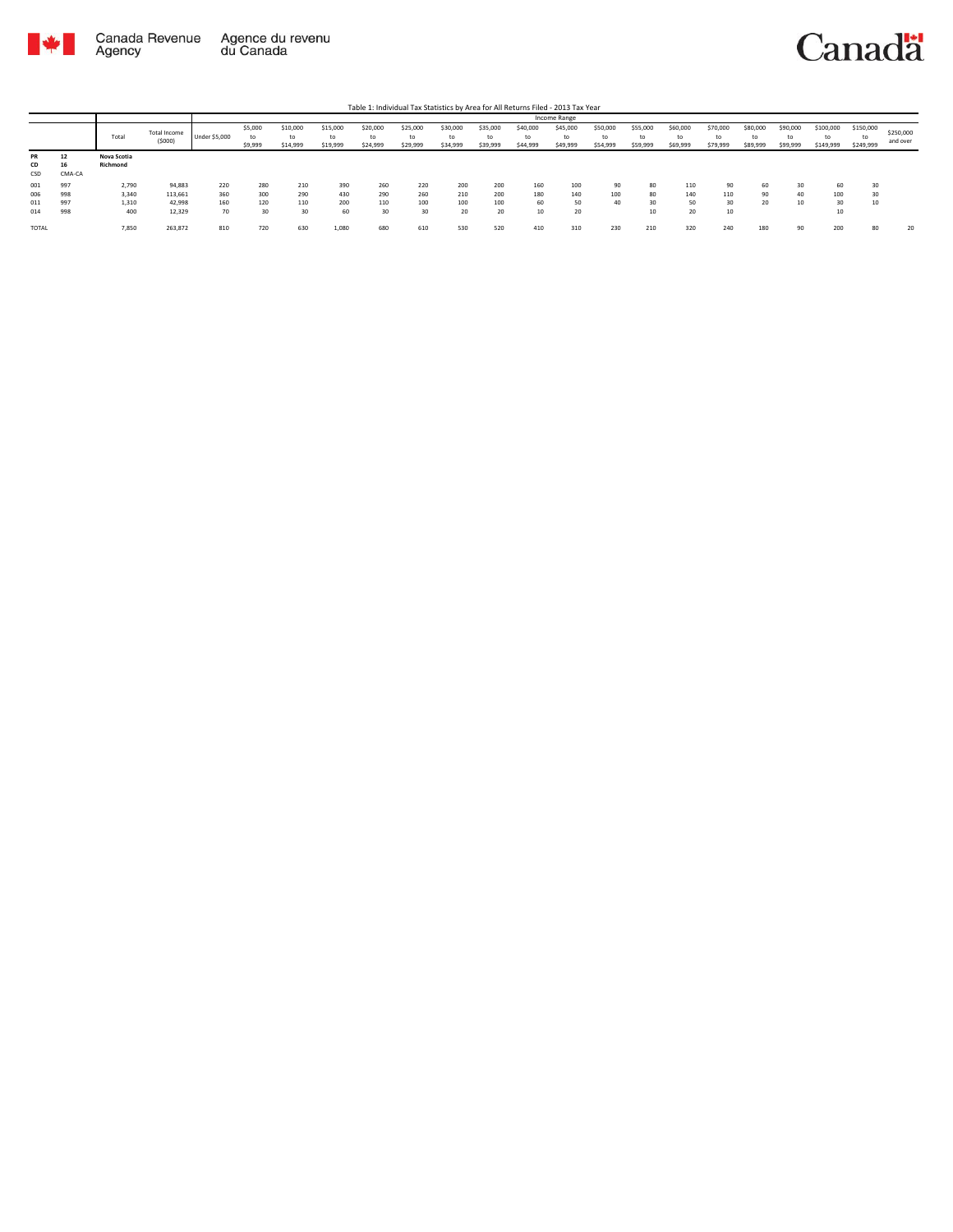

|                 |                    |                         |                        |                      |                          |                            |                            |                            |                            |                            |                            |                            | <b>Income Range</b>        |                            |                            |                            |                            |                            |                            |                              |                              |                       |
|-----------------|--------------------|-------------------------|------------------------|----------------------|--------------------------|----------------------------|----------------------------|----------------------------|----------------------------|----------------------------|----------------------------|----------------------------|----------------------------|----------------------------|----------------------------|----------------------------|----------------------------|----------------------------|----------------------------|------------------------------|------------------------------|-----------------------|
|                 |                    | Total                   | Total Income<br>(5000) | <b>Under \$5,000</b> | \$5,000<br>to<br>\$9,999 | \$10,000<br>to<br>\$14,999 | \$15,000<br>to<br>\$19,999 | \$20,000<br>to<br>\$24,999 | \$25,000<br>to<br>\$29,999 | \$30,000<br>to<br>\$34,999 | \$35,000<br>to<br>\$39,999 | \$40,000<br>to<br>\$44,999 | \$45,000<br>to<br>\$49,999 | \$50,000<br>to<br>\$54,999 | \$55,000<br>to<br>\$59,999 | \$60,000<br>to<br>\$69,999 | \$70,000<br>to<br>\$79,999 | \$80,000<br>to<br>\$89,999 | \$90,000<br>to<br>\$99,999 | \$100,000<br>to<br>\$149,999 | \$150,000<br>to<br>\$249,999 | \$250,000<br>and over |
| PR<br>CD<br>CSD | 12<br>18<br>CMA-CA | Nova Scotia<br>Victoria |                        |                      |                          |                            |                            |                            |                            |                            |                            |                            |                            |                            |                            |                            |                            |                            |                            |                              |                              |                       |
| 001             | 997                | 3,270                   | 120,038                | 350                  | 230                      | 200                        | 360                        | 330                        | 270                        | 260                        | 180                        | 170                        | 140                        | 120                        | 110                        | 150                        | 110                        | 70                         | 60                         | 110                          | 40                           |                       |
| 003             | 998                | 340                     | 7,179                  | 150                  | 20                       | 20                         | 30                         | 20                         | 20                         | 10                         | 10                         | 10                         |                            |                            |                            |                            |                            |                            |                            |                              |                              |                       |
| 006             | 998                | 2,350                   | 78,812                 | 160                  | 140                      | 150                        | 310                        | 290                        | 260                        | 230                        | 150                        | 140                        | 100                        | 70                         | 50                         | 80                         | 80                         | 40                         | 30                         | 50                           |                              |                       |
| TOTAL           |                    | 5,960                   | 206,029                | 660                  | 400                      | 370                        | 700                        | 640                        | 560                        | 510                        | 340                        | 330                        | 250                        |                            | 160                        | 240                        | 200                        | 110                        | 90                         | 160                          | 50                           | 10                    |